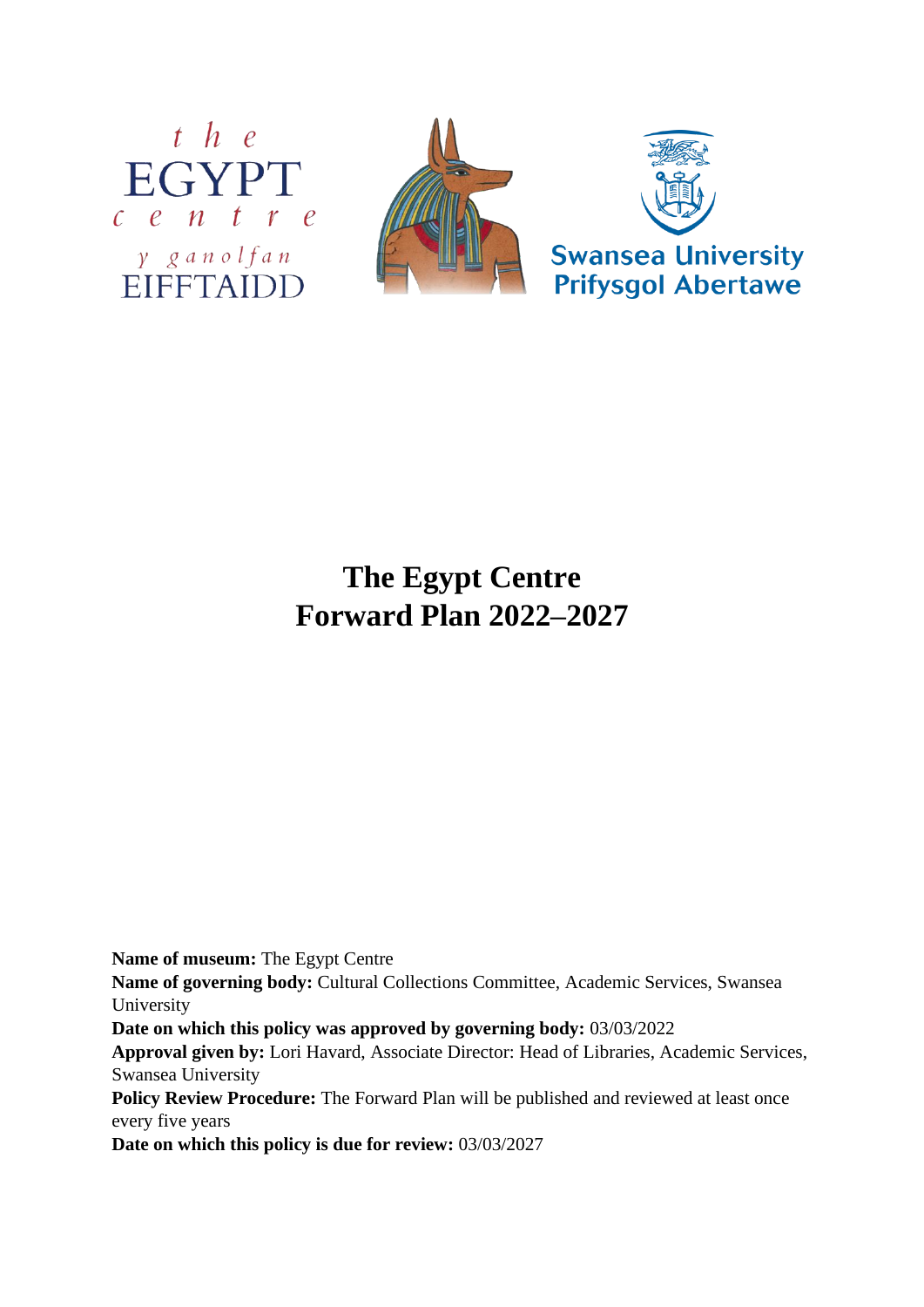# **Table of Contents**

| 1. Introduction                                      | 2              |
|------------------------------------------------------|----------------|
| 2. Swansea University Mission                        | 2              |
| 3. The Egypt Centre                                  | 3              |
| 3.1. Mission Statement                               | 3              |
| 3.2. Core Functions (Key Aims)                       | 3              |
| 3.3. Core Activities                                 | $\overline{4}$ |
| 3.3.1. Preservation of the Collection                | $\overline{4}$ |
| 3.3.2. Learning and Teaching                         | 5              |
| 3.4. Widening Participation                          | 6              |
| 4. Ethics and Values                                 | 9              |
| 5. Audiences                                         | 9              |
| 6. Highlights                                        | 11             |
| Appendix A: Review of Previous Objectives            | 14             |
| Appendix B: Changes and Achievements Since 2013      | 18             |
| Appendix C: Future Activities: Action Plan 2019–2024 | 22             |
| Appendix D: Context and Environment Analysis         | 26             |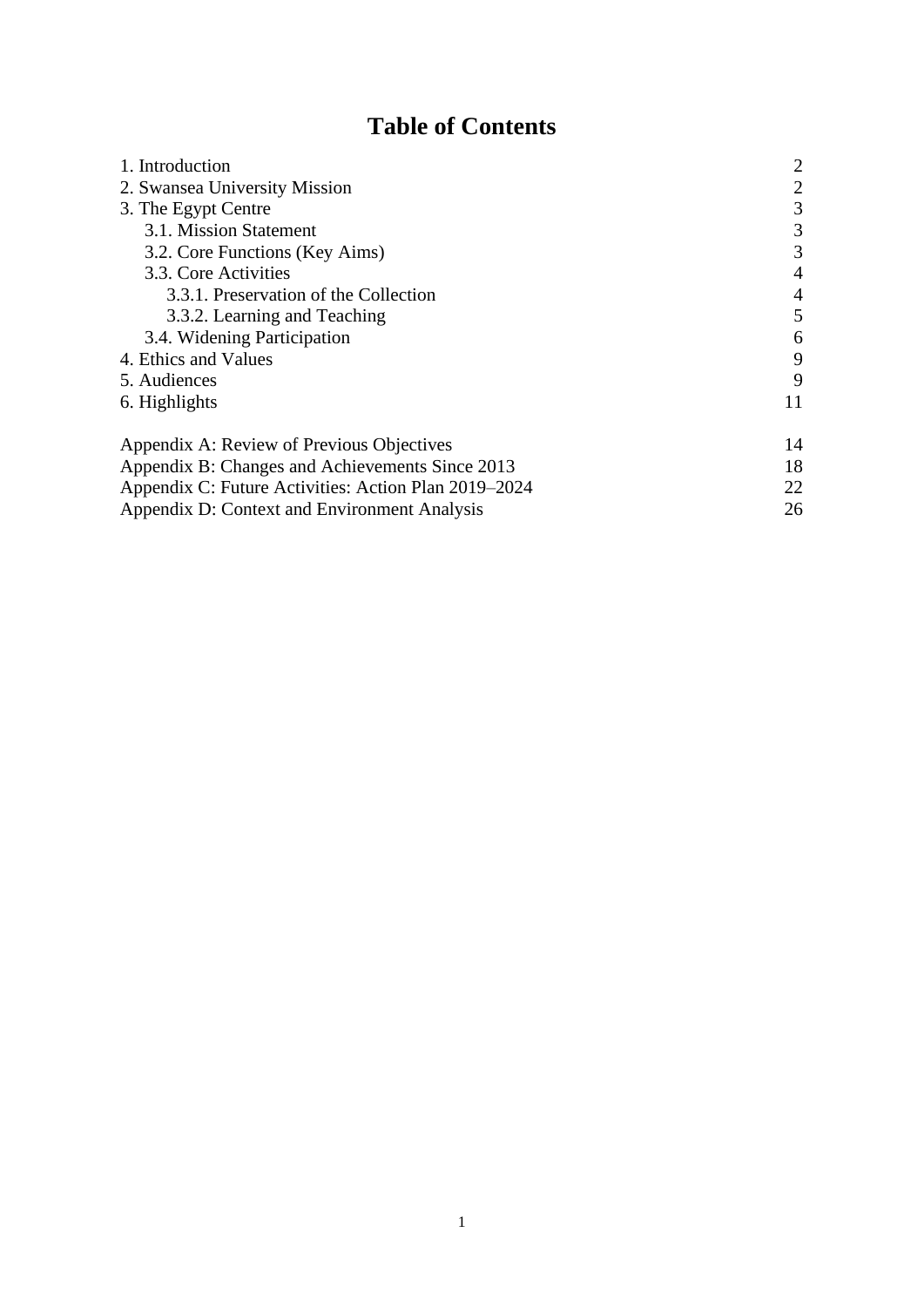# **1. Introduction**

The Egypt Centre, Museum of Egyptian Antiquities, is set in the Singleton Park campus of Swansea University. The Museum receives c. 22,000 visitors a year and contains c. 5,800 objects. The collection was substantially founded in 1971 on material from the Wellcome Institute. The collection opened initially part-time in 1976 as the Wellcome Museum in Swansea, moving to its current facilities in 1998 as the Egypt Centre.

The Museum's collection is the largest collection of Egyptian antiquities in Wales, attracting academic and public interest from across the UK and further afield. The Museum provides a range of services including: the preservation of the collection; learning and teaching opportunities for academics and the public; and widening participation activities and strategies. These three areas are central to our ethos.

The Egypt Centre is managed by a curator, supported by three full-time and six parttime members of staff. The Museum also runs an award-winning volunteer programme, including the UK's only permanent child volunteer programme. Additional staff are employed as external funding is made available. The Museum is largely funded by Swansea University, with some costs met by Welsh Government and other grants.

# **2. Swansea University Mission**

The Egypt Centre falls within the University's strategic vision and mission. The current Strategic Plan<sup>1</sup> lays out the aims of the University. The plan states that the University, building on its success in the previous planning period, will:

- Provide an environment of research excellence, with research that is world-leading, globally collaborative, and internationally recognised
- Deliver an outstanding student experience, with research-led and practice-driven teaching of the highest quality that produces global graduates educated and equipped for distinguished personal and professional achievement
- Use its research strength, collaboration with industry, and global reach, to drive economic growth, foster prosperity, enrich the community and cultural life of Wales and, contribute to the health, leisure, and wellbeing of its citizens

The Collections held at the University, including the Egypt Centre, the History of Computing Collection (HOCC), the South Wales Coalfield Collection, and our historical and archival collections, play a key role in supporting these themes.

The Egypt Centre supports this mission by being open and accessible to Swansea University, students, staff, the public, and external researchers. The Museum develops and delivers academic modules and other teaching sessions for undergraduate and postgraduate students, organises conferences and workshops for all, engages with significant numbers of school and adult groups through its educational activities, and attracts the general public, including potential students, to visit the University and the collection. Through its innovative volunteering programme, the Museum allows children and adults to take part in the life of the

<sup>1</sup> Available at<https://www.swansea.ac.uk/the-university/strategy/vision/> (accessed 23 Jan 2022).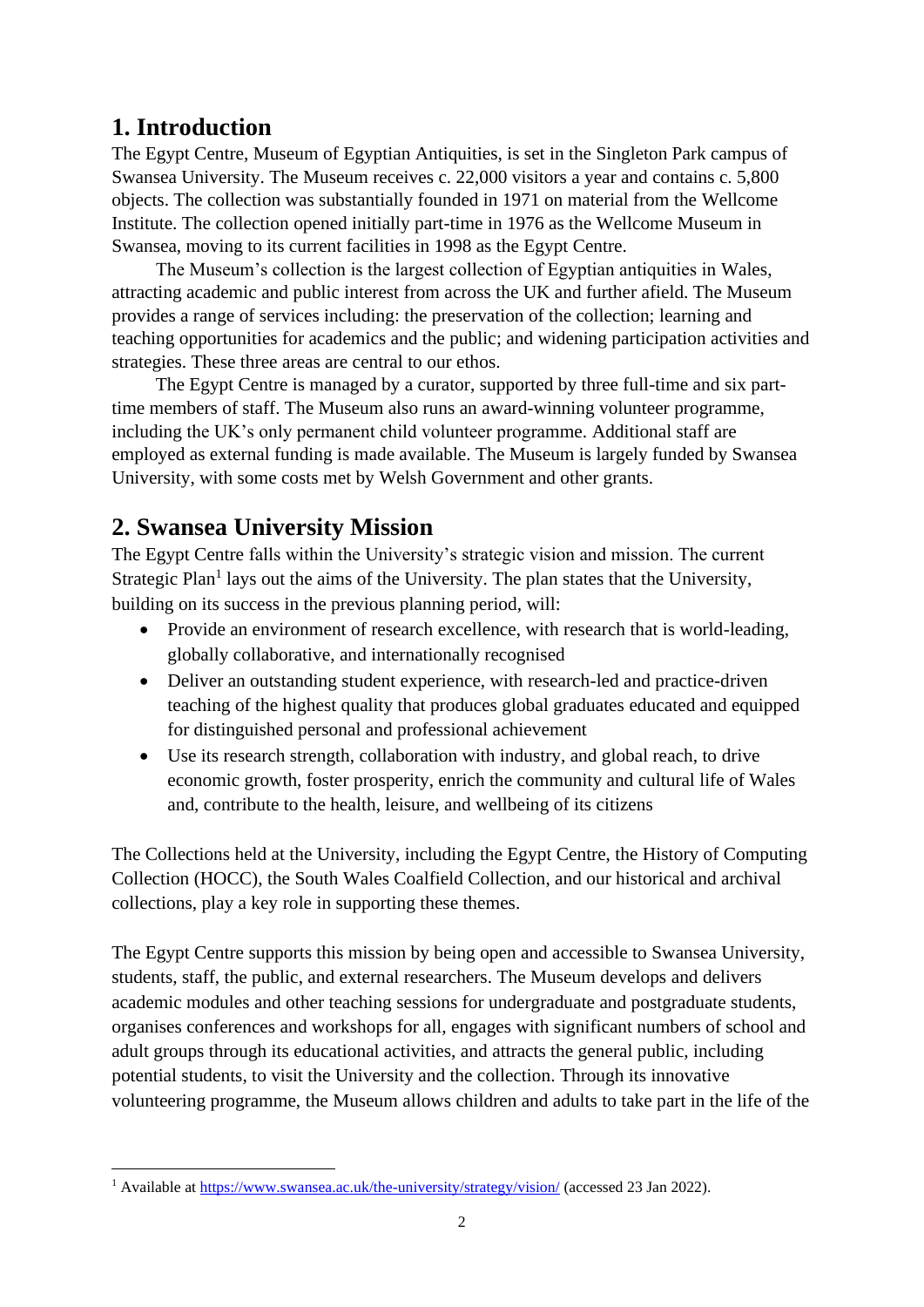University. It attracts students to Swansea and increases their employability. It also greatly improves the wellbeing of visitors.

These activities, while supporting University aims, also clearly support a range of Welsh Government initiatives: the Well-being of Future Generations (Wales) Act  $(2015)^2$  and Higher Education Funding Council for Wales (HEFCW) priorities, supporting local communities, engaging pupils with Higher Education at an early age, and widening participation in higher education.

The Egypt Centre relies heavily on a small team of dedicated full-time and part-time staff, an exceptional group of volunteers, the Friends of the Egypt Centre, and other contributors. Our heartfelt thanks and appreciation go to all those who make the Museum the success that it is today.

# **3. The Egypt Centre**

# **3.1. Mission Statement**

The Egypt Centre aims to collect, interpret, and care for Egyptian archaeological material and related documentation in order to enhance the education and cultural life of Wales and beyond, now and in the future.

# **3.2. Core Functions (Key Aims)**

The Egypt Centre has three core functions, which are delivered through several overlapping Museum services and in which all staff are involved. All events and activities are organised and evaluated according to these functions. They are:

- Preservation of the Collection and Collection Management, without which there would be no museum. Collections are fundamental to the defining and workings of a museum. The acquisition and disposal policy, care of collections policy, and documentation are central to this and are a requirement of accreditation.
- Learning and Teaching at the Egypt Centre is defined by the Inspiring Learning for All Framework<sup>3</sup> and uses the collection to deliver a service for all ages and abilities. It includes, research, acquiring of skills, inspiration, and involves a variety of resources including the shop sales point. Learning also relates to staff and volunteer training, and personal development. It is interdisciplinary and lifelong.
- Widening participation makes explicit our aim to reach as diverse an audience as possible and to incorporate all groups in the life of the Museum and thus the University. At the same time, those already working within the University are brought into greater co-operation with the wider public.

In brief, the Egypt Centre:

- Preserves and develops an important collection of Egyptian antiquities, which is the largest in Wales, with national and international relevance
- Enables academic engagement across University departments
- Acts as a bridge between academics and non-academics
- Is an important tool in recruiting and retaining students

<sup>2</sup> Available at<https://futuregenerations.wales/about-us/future-generations-act/> (accessed 23 Jan 2022).

<sup>3</sup> Available at<https://www.artscouncil.org.uk/advice-and-guidance/inspiring-learning-all-home-page> (accessed 23 Jan 2022).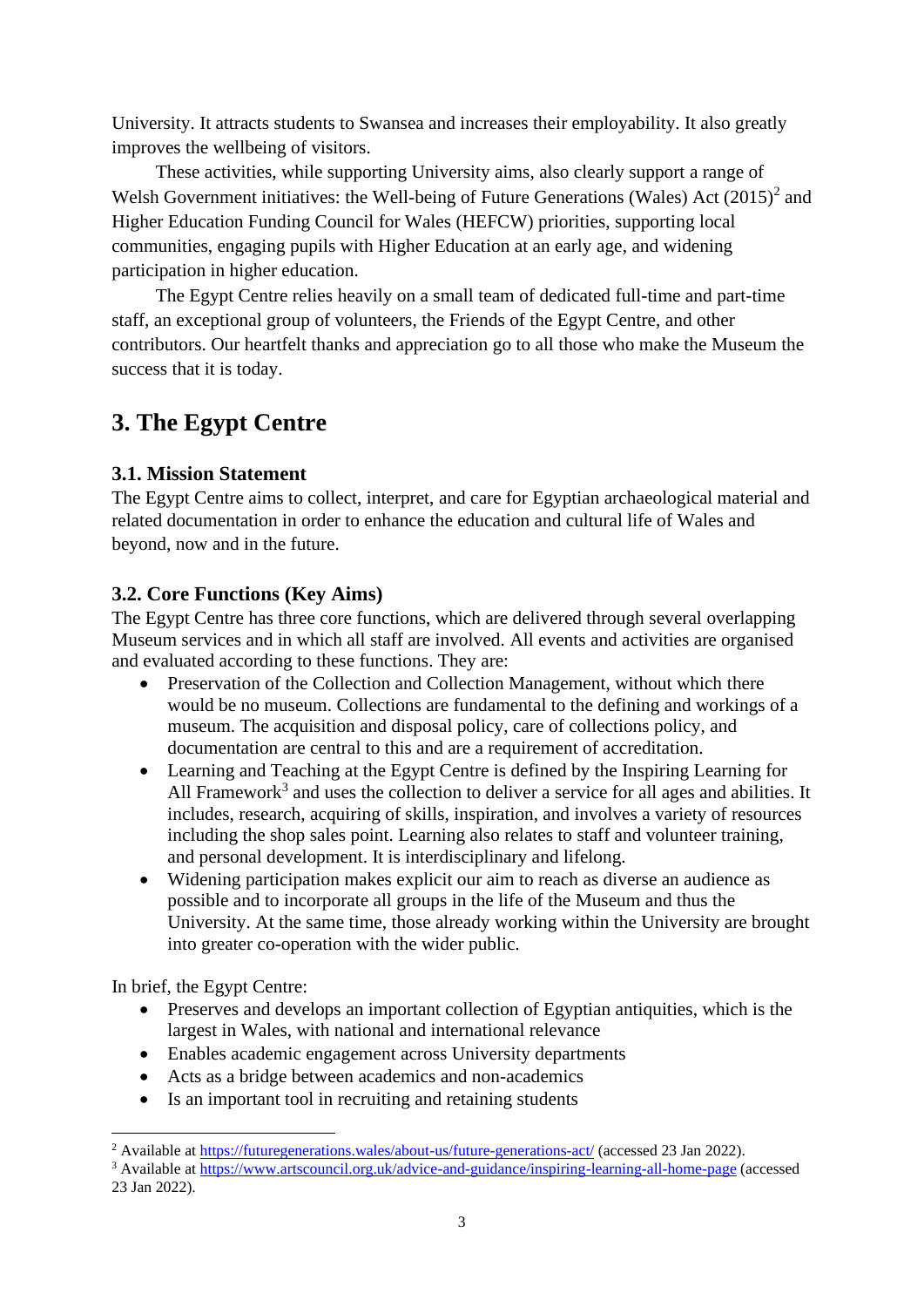- Contributes directly to the University's aim of enriching the community and cultural life of Wales
- Is managed by experienced and enthusiastic staff, and supported by volunteers who aim to uphold the practise and spirit of the Museums Association Code of Ethics,<sup>4</sup> 2015 and the International Council of Museums (ICOM) Code of Ethics for Museums, 2017<sup>5</sup>
- Plays an active role in educational outreach
- Maintains and develops a comprehensive online resource and searchable database
- Provides practice-based modules to current students
- Runs a pioneering, inclusive volunteer programme
- Has an active and supportive Friends of the Egypt Centre group organising lectures and providing funding for some activities $6$
- Runs a longstanding artefact-handling programme (for the public and for student teaching)
- Organises innovative and popular hands-on activities
- Enables and carries out its own Egyptological research
- Runs a series of programmes and events that are both educational and exciting

A more detailed history of the collection can be found on the Egypt Centre website.<sup>7</sup>

# **3.3. Core Activities**

# **3.3.1. Preservation of the Collection**

The collection may be valuable in terms of monetary value, but "academically" it is priceless. The true value of the collection lays in its scientific and cultural significance; in its ability to inspire, inform, and fascinate. The collection contributes to well-being, and to making Swansea a better place. The effective preservation and curation of the collection is critical to the future of the Museum and all the activities it supports, and its collection is important to the prestige of the University.

The services directly related to preservation of the collection include: collection management, the acquisitions and disposal policy, documentation, remedial conservation, and the emergency plan. The Egypt Centre receives expert advice from the National Security Advisor (Arts Council England) as per a requirement of Accreditation.

# **How we do it:**

- Items kept in suitable environments
- Ensure staff and volunteers practice safe handling
- Condition and audit checks
- Collection care policy
- Adhering to SPECTRUM 5.0<sup>8</sup>
- Carry out a risk assessment of security arrangements following expert advice from the security consultant on behalf of the National Security Advisor (Arts Council England)

<sup>4</sup> Available at<https://www.museumsassociation.org/campaigns/ethics/code-of-ethics/> (accessed 23 Jan 2022).

<sup>&</sup>lt;sup>5</sup> Available at<https://icom.museum/wp-content/uploads/2018/07/ICOM-code-En-web.pdf> (accessed 23 Jan 2022).

<sup>6</sup> <http://www.egypt.swan.ac.uk/about/friends-of-the-egypt-centre/> (accessed 23 Jan 2022).

<sup>7</sup> <http://www.egypt.swan.ac.uk/about/history-of-the-egypt-centre/> (accessed 23 Jan 2022).

<sup>8</sup> Available at<https://collectionstrust.org.uk/spectrum/spectrum-5/> (accessed 23 Jan 2022)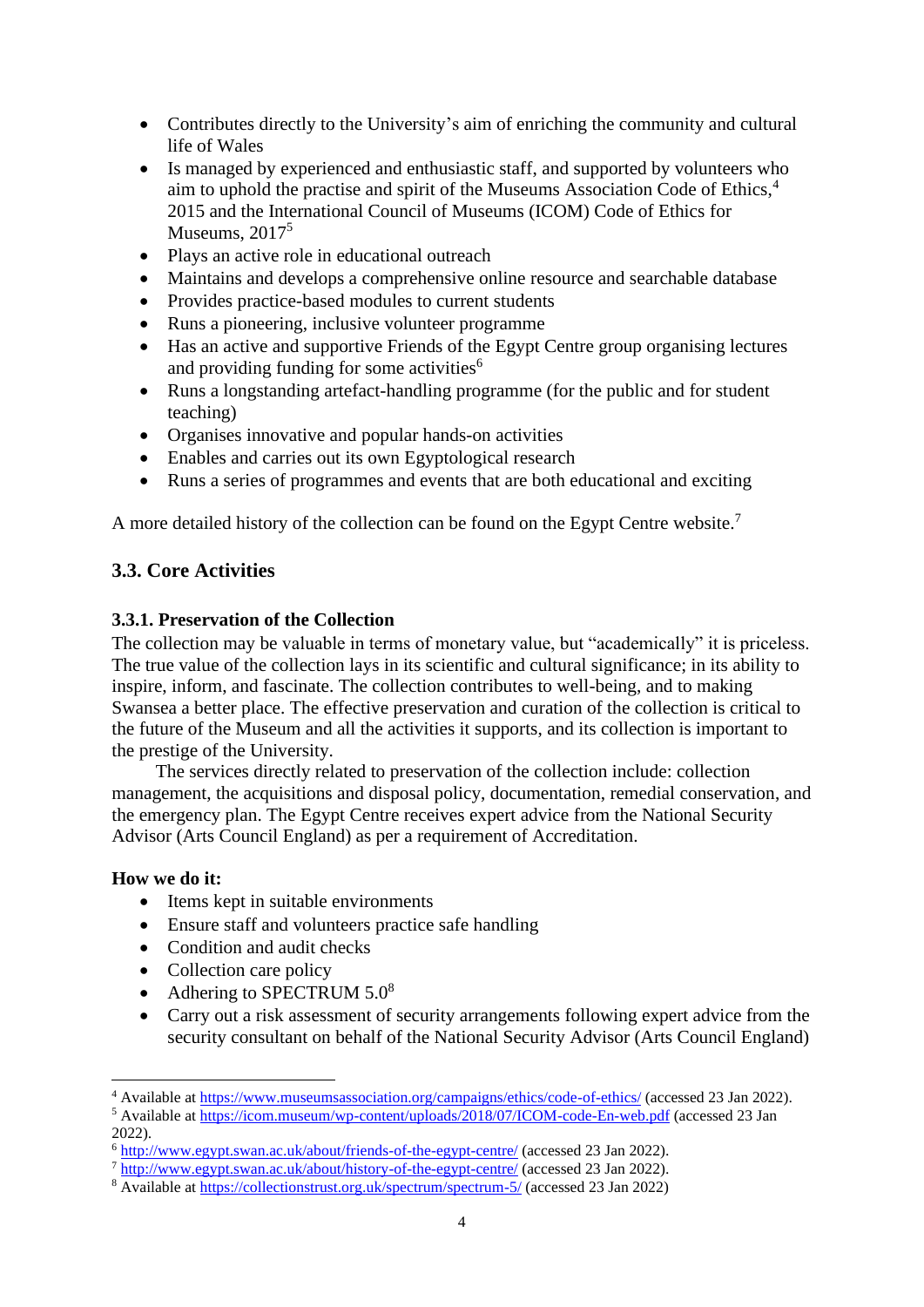### **How we measure it:**

- Audit checks
- Monitoring of gallery and store environments
- Items are sent for remedial conservation when needed
- Percentage of volunteers attending the preventative conservation training

# **Challenges**

• During this period, we will need to review and address challenges with our current environmental control systems to ensure reliability and sustainability

# **3.3.2. Learning and Teaching**

The educational activities of the Museum support the Swansea University Learning and Teaching Strategy.<sup>9</sup> Through its programmes the Egypt Centre improves employability and well-being. The Museum recognises national and UK wide legislation within its learning provision. For example, the Well-being of Future Generation Act (2015) is reflected within our Learning Policy and our Wellbeing provisions.<sup>10</sup>

The Egypt Centre recognises learning as a lifelong, inclusive, and personal experience. The Museum places emphasis on learning shaped by the learner. The collection forms the basis of most learning and teaching. The Museum includes within learning and teaching: research, inspiration, enjoyment, and skills as well as the learning of facts and ideas. It thus uses the Inspiring Learning for All Generic Learning Outcomes. It includes the education of staff, visitors; formal and informal learning; outreach and in-house learning. As cited as an example of good practice by the University Museums Group, the Egypt Centre uses its resources and expertise in interdisciplinary work and not simply Museology and Egyptology. At present (2022), it is working with colleagues in the faculties of Human and Social Sciences, Science and Engineering, and Medicine, Health, and Life Sciences at Swansea University.

The Museum provides learning provisions from foundation phase to adult education, including school groups, disadvantaged groups, and placements both international and national. We also deliver Undergraduate and Postgraduate Modules for Swansea University students. The Egypt Centre believes that learning includes the development of skills, the changing of attitudes and emotional responses, in addition to the acquisition of knowledge and facts.

As learning is integral to the functioning of the Egypt Centre, all staff and volunteers are involved. Services integral to the education policy include: collection care and documentation, the shop area, the volunteer programme, research, teaching, and outreach. The Egypt Centre has a more detailed Learning Policy available on request.

# **How we do it:**

- Staff and volunteer training and courses
- Designing and delivering modules for Undergraduates and Postgraduates within Swansea University
- The facilitation of object-centred learning within other University departments
- Organising and hosting (national and international) conferences
- Development of an online journal
- Website, including blog and online database

<sup>9</sup> Available at [https://www.swansea.ac.uk/media/Swansea-University-Learning-and-Teaching-Strategy-2019-](https://www.swansea.ac.uk/media/Swansea-University-Learning-and-Teaching-Strategy-2019-2024.pdf) [2024.pdf](https://www.swansea.ac.uk/media/Swansea-University-Learning-and-Teaching-Strategy-2019-2024.pdf) (accessed 23 Jan 2022).

 $\overline{^{10}$  Available at<https://futuregenerations.wales/about-us/future-generations-act/> (accessed 23 Jan 2022).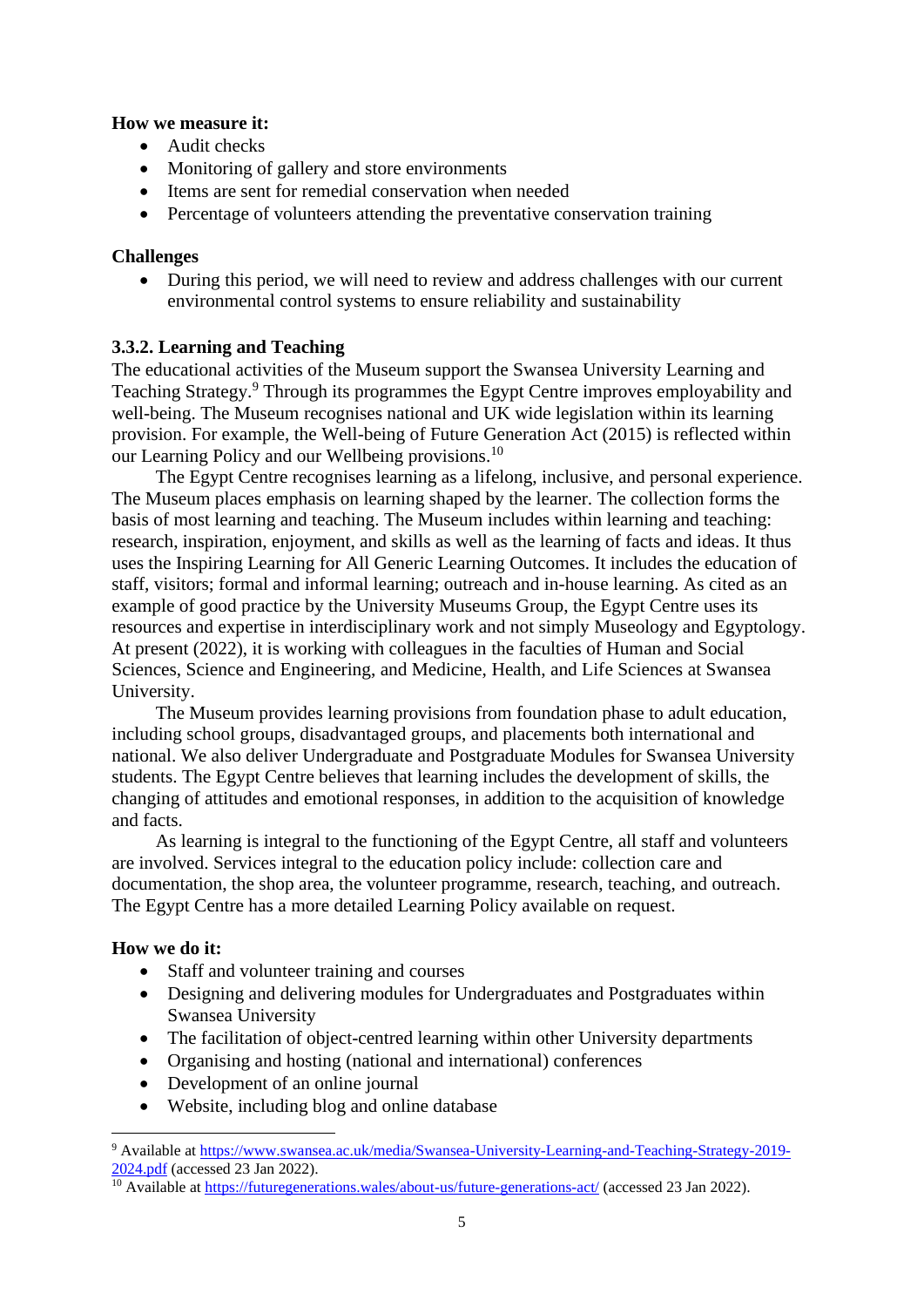- School visits online and face-to-face subject to Covid-19 restrictions
- Workshops for both children and adults online and face-to-face subject to Covid-19 restrictions
- Young Egyptologist Workshop programme for disadvantaged children online and face-to-face subject to Covid-19 restrictions
- Outreach, including activities to outside groups and organisations. E.g., science festivals, hands-on roadshows
- Hands-on activities within the Museum's galleries
- Handling sessions both as special events and within the galleries (the Egypt Centre was an early pioneer of this)
- Inclusive gallery displays
- Social media and blogs
- Websites and a searchable online database
- Informative and engaging interpretation within the galleries
- Adult and child volunteer programme and work placements
- Ten week Egyptology courses for adults, online and face-to-face subject to Covid-19 restrictions
- Loan boxes
- Wellbeing initiative
- Collaboration with other museum/heritage sites
- Internationally important research by Egypt Centre staff
- Supporting the research of others through joint research projects and making information easily available
- Carrying out our own research
- Ensuring that learning and teaching material is available from our gift shop
- Supporting the Friends of the Egypt Centre talks and activities

# **How we measure it:**

- Staff training and courses
- Visitor numbers
- Number of schools who visit throughout the year (including detailed information on numbers, location, and age group)
- School feedback on our out of school hours workshops
- Teacher feedback from our Teacher Panel
- Children's feedback on our out of school hours workshops
- School feedback on visits
- Visitor feedback (visitor book, visitor verdict, workshop attendees, Trip Advisor)
- Activities relating to wellbeing are evaluated using the Positive Wellbeing Umbrella from UCL's Museum Wellbeing Measures Toolkit
- Volunteer feedback
- Online surveys
- Zoom polls
- Teaching carried out by the Egypt Centre staff is appraised by students through the relevant academic departments

# **Challenges:**

• Due to the nature of the building, there is limited space for growth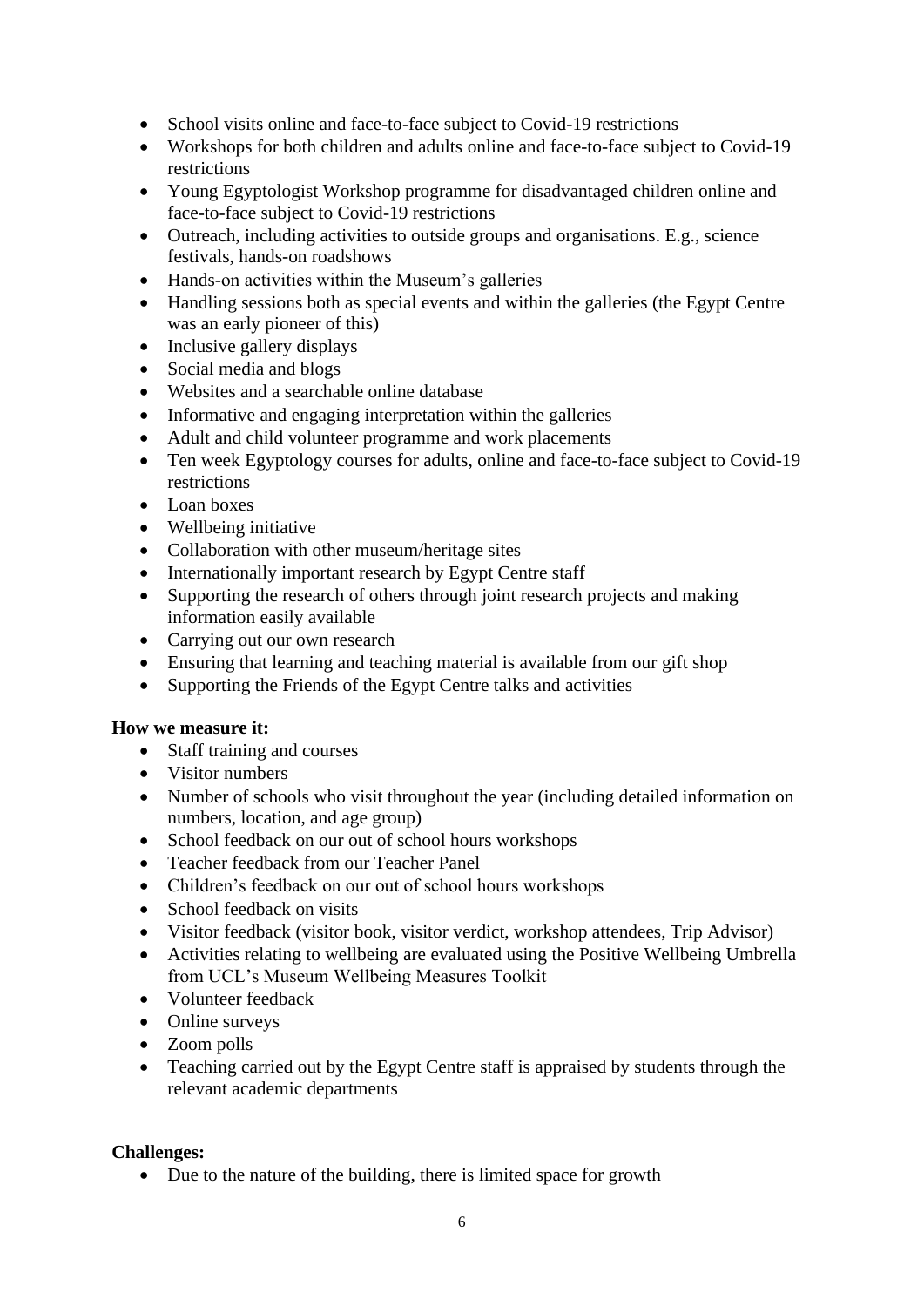• While there is (limited) parking on campus, spaces adjacent to the Museum limit some access

### **3.4. Widening Participation**

The Egypt Centre is committed to reaching a diverse audience—beyond "traditional museum goers". The Museum takes an active approach to widening participation and actively engages with diverse groups and reflects this in its open and inclusive programming. The Egypt Centre believes that museums are for people and enshrines the approach of the Museum Association's *Museums Change Lives* campaign in our daily practice.<sup>11</sup> We actively engage individuals and groups who fall into the Welsh Index of Multiple Depravation (WIMD) as set out by the Welsh Government.<sup>12</sup>

The Egypt Centre has been recognised for its programming and resources, which enable diverse audiences. *Kids in Museums* have cited the Egypt Centre as an example of best practice in provisions for those with autism. Our Young Egyptologist Workshops are designed for children from disadvantaged backgrounds and enable educational enrichment and boost self-esteem. We aim to break down barriers to learning by providing travel to the workshops, lunch, and a fun environment that reaches not only the children but their families. We have anecdotal evidence and feedback from school children and teachers that these workshops can change attitudes to learning. The workshops have also won awards and have been used as an example of best practice in *Baroness Andrews' Report on Culture and Poverty*.

The Egypt Centre volunteer programme is vital in our widening participation aims. Not only does this involve a diverse group within the Museum, which through interaction with visitors projects the idea of diversity, but gives volunteers agency and opportunities to coproduce and co-curate projects and ideas. This was also used as an example of best practice in the *Baroness Andrews' Report*.

Visiting a museum on a university campus normalises the university experience to visitors. This leads to a higher number of people engaging in higher education. The Egypt Centre acts a bridge between the public and the University. The Museum actively engages the public in current research of its own and research by other University departments through an exciting programme of talks and classes, its website and blogs, its galleries, and volunteer programmes.

The Egypt Centre staff and volunteers have received Alzheimer's Society Dementia Friends training and all receive training on diversity. In addition to this, by actively engaging diverse groups, the Museum is normalising the university experience for many groups, which in turn, breaks down barriers to attending University.

Feedback via VisitorVerdict (run by the Association of Independent Museums) show that our visitors are more diverse than those of the average museum. The Egypt Centre provides information to other museums on diversity through talks, lectures, and publications.

#### **How we do this:**

• Monthly programmes for diverse groups

<sup>11</sup> Available at<https://www.museumsassociation.org/museums-change-lives> (accessed 23 Jan 2022).

<sup>&</sup>lt;sup>12</sup> Available at [https://statswales.gov.wales/Catalogue/Community-Safety-and-Social-Inclusion/Welsh-Index-of-](https://statswales.gov.wales/Catalogue/Community-Safety-and-Social-Inclusion/Welsh-Index-of-Multiple-Deprivation)[Multiple-Deprivation](https://statswales.gov.wales/Catalogue/Community-Safety-and-Social-Inclusion/Welsh-Index-of-Multiple-Deprivation) (accessed 23 Jan 2022).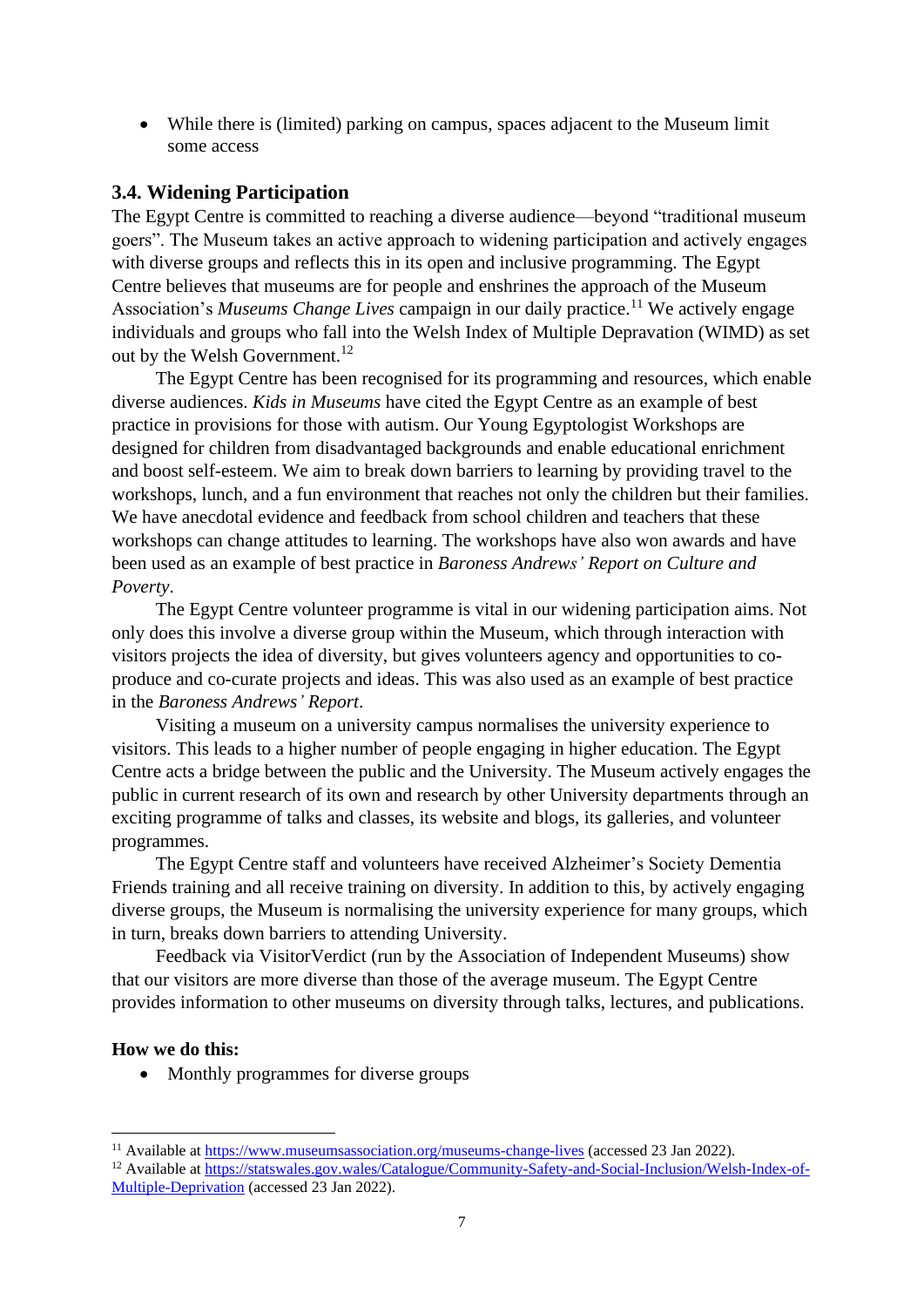- Maintaining a welcoming environment for all, including our shop galleries, and special events
- An open and inclusive volunteer programme involving intergenerational and mixed ability learning and working
- Use of diverse and welcoming volunteers within the galleries means all visitors feel included
- Volunteers interpret for visitors and are trained to pitch to diverse audiences
- Access policies that are available to all
- Educational activities designed for a variety of abilities and learning styles
- Working with diverse groups and organisations
- Outreach
- Adult and child volunteer programme and work placements
- Accessible website
- Social media and blog
- All permanent written information produced by the Egypt Centre is available in both Welsh and English
- Some written information, including trails on our Abaset collection database is available in other languages e.g. Arabic.
- We strive to match the native languages of visitors through providing volunteers familiar with that language where possible
- Wellbeing programme
- Activities for different age groups and abilities
- Training for staff and volunteers
- Listening to feedback
- Acting on feedback from groups and visitors
- When arranging events, for example, a conference, the needs and wants of the many are considered rather than simply the Egypt Centre's academic role
- Work with colleagues from across the University in potential research projects aimed at community engagement in Egypt as well as the UK

# **How we measure:**

- Collecting data on visitor diversity through the VisitorVerdict Scheme
- Focus Group feedback
- Equalities and monitoring data of staff and volunteers
- Equalities and monitoring data from groups who attend Young Egyptologist Workshops
- Numbers engaged through volunteer programme
- Numbers engaged through outreach
- Online surveys
- Zoom polls

# **Challenges:**

- Space and parking as detailed above
- Improvements to signposting within the campus would be beneficial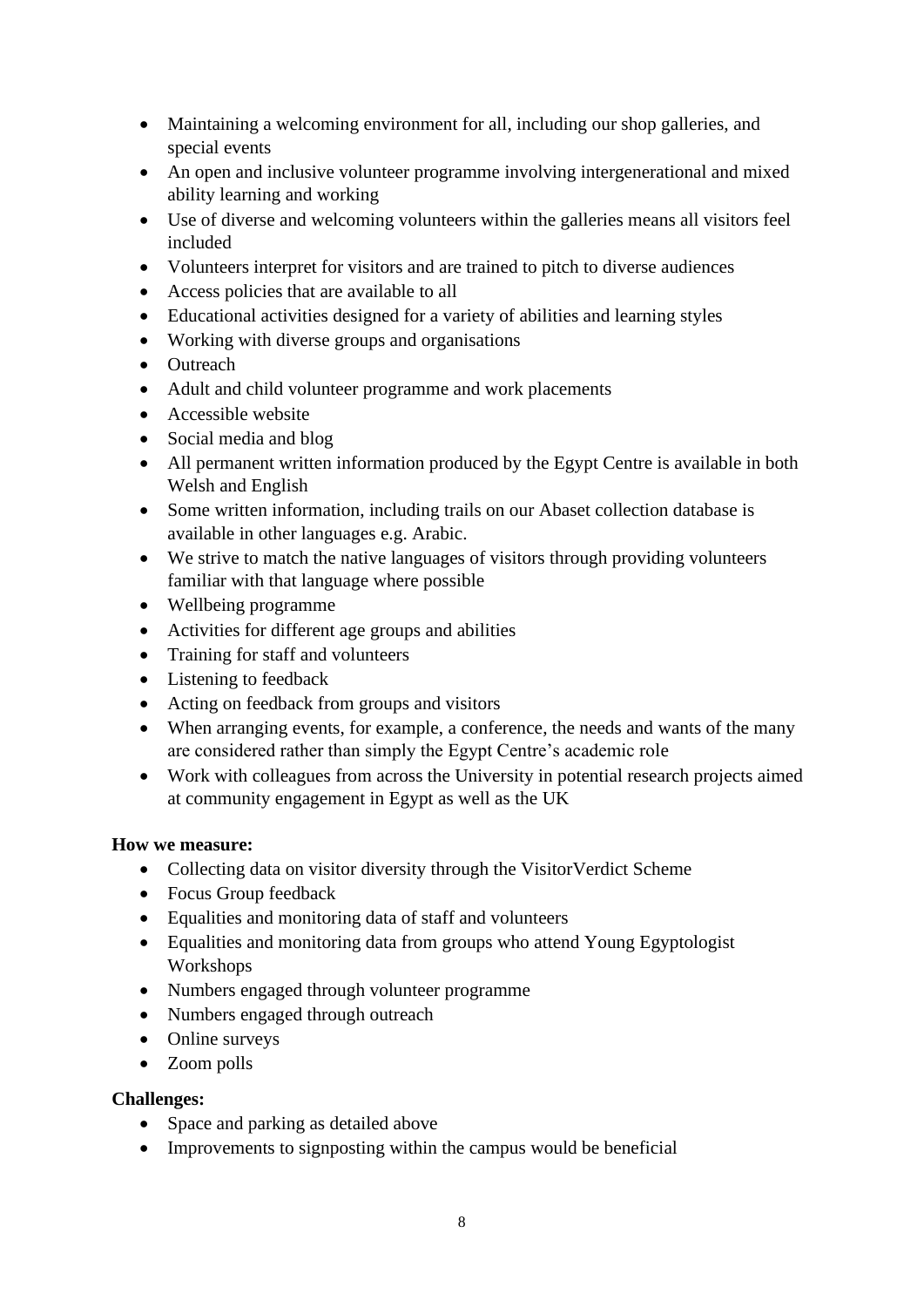- The perceived and physical barrier at the entrance to the campus might deter many potential visitors
- Marketing reach could be improved through additional advertising (costs)

# **4. Ethics and Values**

The Egypt Centre staff and volunteers all adhere to the Museum Association's *Code of Ethics* for those who work and volunteer in Museums (The Museums Association,  $2015$ )<sup>13</sup> and uphold the principals of:

- Public engagement and public benefit
- Stewardship of collections
- Individual and institutional integrity

Staff also follow the Swansea University Values:<sup>14</sup>

- We care
- We work together
- We are professional

# **5. Audiences**

Local audiences comprise those within Swansea University and other local educational establishments, local councils, Job Centres, groups and societies, and individuals. The Museum works with academic and non-academic departments within Swansea University and has developed, and presently teaches, one Postgraduate and one Undergraduate module with a strong emphasis on museology and student employability. The Egypt Centre hosts a number of practice-based placements. The Museum set up a series of research seminars to publicise the Egyptological research carried out within the University and have established an Egypt Centre award on the Higher Education Achievement Report (HEAR) programme to help ensure that Swansea graduates are credited for their non-academic work at the Museum.<sup>15</sup> The Museum works on joint research projects with other University departments as well as its own research. It is involved in publication and dissemination of knowledge. The Egypt Centre has also worked with the Reaching Wider partnership on several projects.<sup>16</sup> The Museum attracts students to the University and is a place where visitors, staff, and students can relax. It is important for the health and wellbeing as well as learning and teaching for potential students and staff.

Local external groups that engage with the Egypt Centre are largely within the boundaries of the City and County of Swansea. The Swansea Bay area is a UNESCO Learning City and as such is entrepreneurial and aims to improve quality of life.<sup>17</sup> The Egypt Centre offers many activities supporting this: its work with schools offering skills based curriculum activities (the Museum offers an extensive package of innovative educational activities); its function as a tourist attraction increases employment in the area; the Museum

<sup>&</sup>lt;sup>13</sup> Available at<https://www.museumsassociation.org/campaigns/ethics/code-of-ethics/> (accessed 23 Jan 2022).

<sup>&</sup>lt;sup>14</sup> Available at<https://www.swansea.ac.uk/the-university/values/> (accessed 23 Jan 2022).

<sup>&</sup>lt;sup>15</sup> Available at<http://www.hear.ac.uk/> (accessed 23 Jan 2022).

<sup>&</sup>lt;sup>16</sup> Available at<https://www.swansea.ac.uk/reaching-wider/> (accessed 23 Jan 2022).

<sup>&</sup>lt;sup>17</sup> Available at<https://uil.unesco.org/city/swansea> (accessed 23 Jan 2022).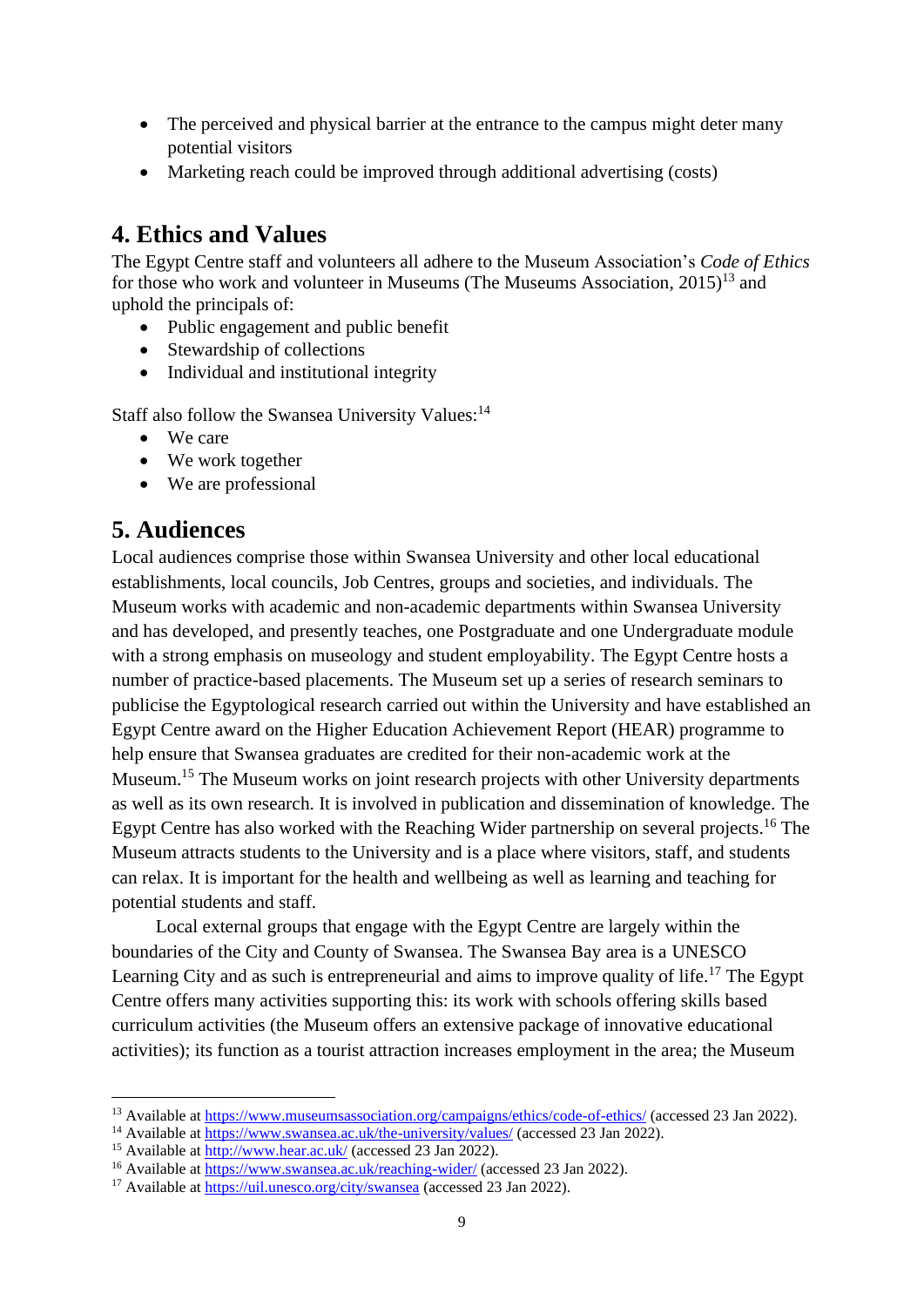offers free Saturday out of school activities for disadvantaged children in Welsh Index of Multiple Deprivation (WIMD40) areas;<sup>18</sup> and the Museum also offers adult education courses.

The innovative volunteer programmes not only increase the employability of students, but the wider public. They help the long-term unemployed gain skills and confidence to find work (the Egypt Centre works with the Swansea Job Centre) as well as offering volunteering opportunities to those with learning difficulties, mental health problems, and other disability groups. The Egypt Centre's volunteer programme has attracted wide interest and the Volunteer Manager attends the meetings of the Swansea Council for Voluntary Service. Many of the volunteers are from outside the City and County of Swansea.

The Egypt Centre has advised the National Museum of Wales, and other museums on their volunteer and educational programmes. The Museum works with local museums as and when appropriate. For example, it works closely with Swansea Museum with shared school visits. Presently we are working on joint projects with Plantasia, a large public hothouse, located in the Parc Tawe Retail Park, Swansea. The Egypt Centre has also advised Swansea Museum on their Egyptology collections and it has publicised artefacts held by the Swansea Council but on display in the Museum; recently research on a fragment of early glass appeared in the national press; it has also loaned a large frieze (A654632) to Swansea Museum. The Egypt Centre has worked with and provided activities and volunteering opportunities for Swansea based community groups such as the African Community Forum, Ethnic Youth Support Team, and Rascals Asylum Seekers.

Welsh National stakeholders include work with Museums, Archives, and Libraries Division Wales (MALD), the Welsh Federation of Museums, and Welsh educational institutions. Our work with MALD and the Welsh Federation has included attending joint meetings and giving talks and lectures. The Egypt Centre particularly attracts schools from across Wales, including West Wales, Monmouthshire, and Cardiff. The Learning and Engagement Officer is the Welsh representative for Group for Education in Museums (GEM) Cymru<sup>19</sup> and a member of the South Wales Heritage Education Forum. The Museum is also an important tourist destination, being voted best Leisure and Tourism attraction in Swansea for the second year running in the *Swansea Life* Awards (2018 and 2019).

Supporting the University's Welsh Language Scheme and its aim to provide access to all, the Museum's website has key information in Welsh and English and all permanent item descriptions on display in the galleries are bilingual. This encourages Welsh audiences to participate as visitors.

British national audiences include groups such as Association for Curators of Collections of Egypt and the Sudan  $(ACCES),<sup>20</sup>$  for which the curator has been chair of this subject specialist network and has organised workshops for this group; the Curator is the museum Egyptological advisor for Wales and the South West of England; Museum staff have advised English museums on their lithic Egyptology collections; the Egypt Centre regularly has visits from English schools; the Museum staff have been asked to speak to Egyptological

<sup>&</sup>lt;sup>18</sup> Available at<https://gov.wales/welsh-index-multiple-deprivation> (accessed 23 Jan 2022).

<sup>&</sup>lt;sup>19</sup> Available at  $\frac{https://gem.org.uk/}{green.org.uk/}$  (accessed 23 Jan 2022).

<sup>&</sup>lt;sup>20</sup> Available at<https://accesssn.wordpress.com/> (accessed 23 Jan 2022).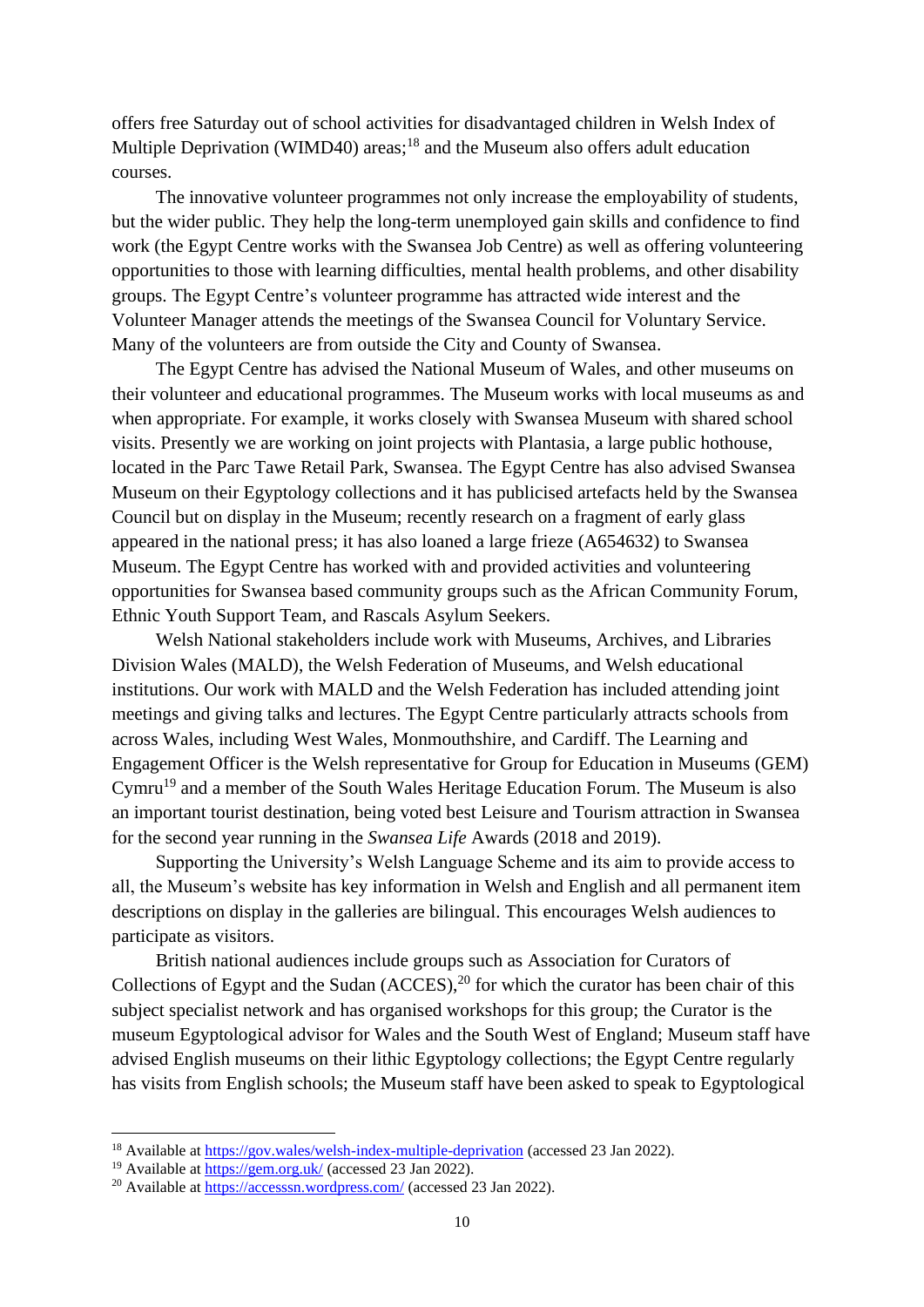groups in England and Scotland; and the Museum also takes volunteers and work placements from English Higher Education establishments. The Egypt Centre has lent artefacts to the Royal Cornwall Museum and has organised loans of objects from the British Museum and Woking College. Egypt Centre staff have also acted as education advisors for the National Museum of Scotland.

Our international audiences comprise the Egypt Centre's worldwide network. These include answering enquiries posed by international scholars; producing publications which are of interest to international scholars; providing information online; ensuring selected information sheets are available in other languages such as Spanish, German, and French; taking international work placements and volunteers through the Erasmus programme and from elsewhere.<sup>21</sup> Egypt Centre staff are regularly invited to speak at international conferences and seminars. In 2018, the Egypt Centre was chosen to host the Comité international pour l'égyptologie (CIPEG) conference, because of its international Egyptological pedagogic standing and its innovative educational and volunteer work. Egypt Centre staff have also acted as education and widening participation consultants for Heidelberg Center for Cultural Heritage, Germany.<sup>22</sup>

# **6. Highlights**

The creation of the Egypt Centre, the South Wales Miners' Library, the Richard Burton Archives, and in the last ten years the founding of the History of Computing Collection, demonstrate that the University has the vision and the means to act to curate collections and create services that are locally, nationally, and internationally important. The Egypt Centre is a key element in this planning with the aspiration to provide better conditions, wider access, and more engagement for educational and cultural activities for this and other collections.

- Over 5,800 antiquities from Egypt and the ancient world
- In December 2021 the Egypt Centre was ranked the third best museum in the Swansea area according to Trip Advisor (fifteenth overall attraction in Swansea)
- Voted best Leisure and Tourism attraction in the *Swansea Life* Awards for two years running (2018–2019)
- Egypt Centre volunteer alumni include a Senior Lecturer in Sociolinguistics at the University of East Anglia; the Curator of the Rijksmuseum van Oudheden, Leiden; Assistant Curator of the Ure Museum, Reading; and another ex-volunteer who has set up a museum for Abertawe Bro Morgannwg Health Trust. Many have also gone on to study Conservation at Cardiff University or Museum Studies at the University of Leicester.
- Recently (2021), Egypt Centre volunteer Sam Powell was the overall winner the regional Volunteer of the Year award for Wales hosted by the Marsh Awards.<sup>23</sup>

 $21$  Brexit has resulted in the downturn of international students to the Egypt Centre.

<sup>&</sup>lt;sup>22</sup> Available at [https://www.uni-heidelberg.de/hcch/index\\_en.html](https://www.uni-heidelberg.de/hcch/index_en.html) (accessed 23 Jan 2022).

<sup>&</sup>lt;sup>23</sup> Available at [https://www.swansea.ac.uk/press-office/news-events/news/2021/11/volunteer-wins-top-award](https://www.swansea.ac.uk/press-office/news-events/news/2021/11/volunteer-wins-top-award-for-her-commitment-to-sharing-the-wonders-of-egypt-centre.php)[for-her-commitment-to-sharing-the-wonders-of-egypt-centre.php](https://www.swansea.ac.uk/press-office/news-events/news/2021/11/volunteer-wins-top-award-for-her-commitment-to-sharing-the-wonders-of-egypt-centre.php) (accessed 23 Jan 2022).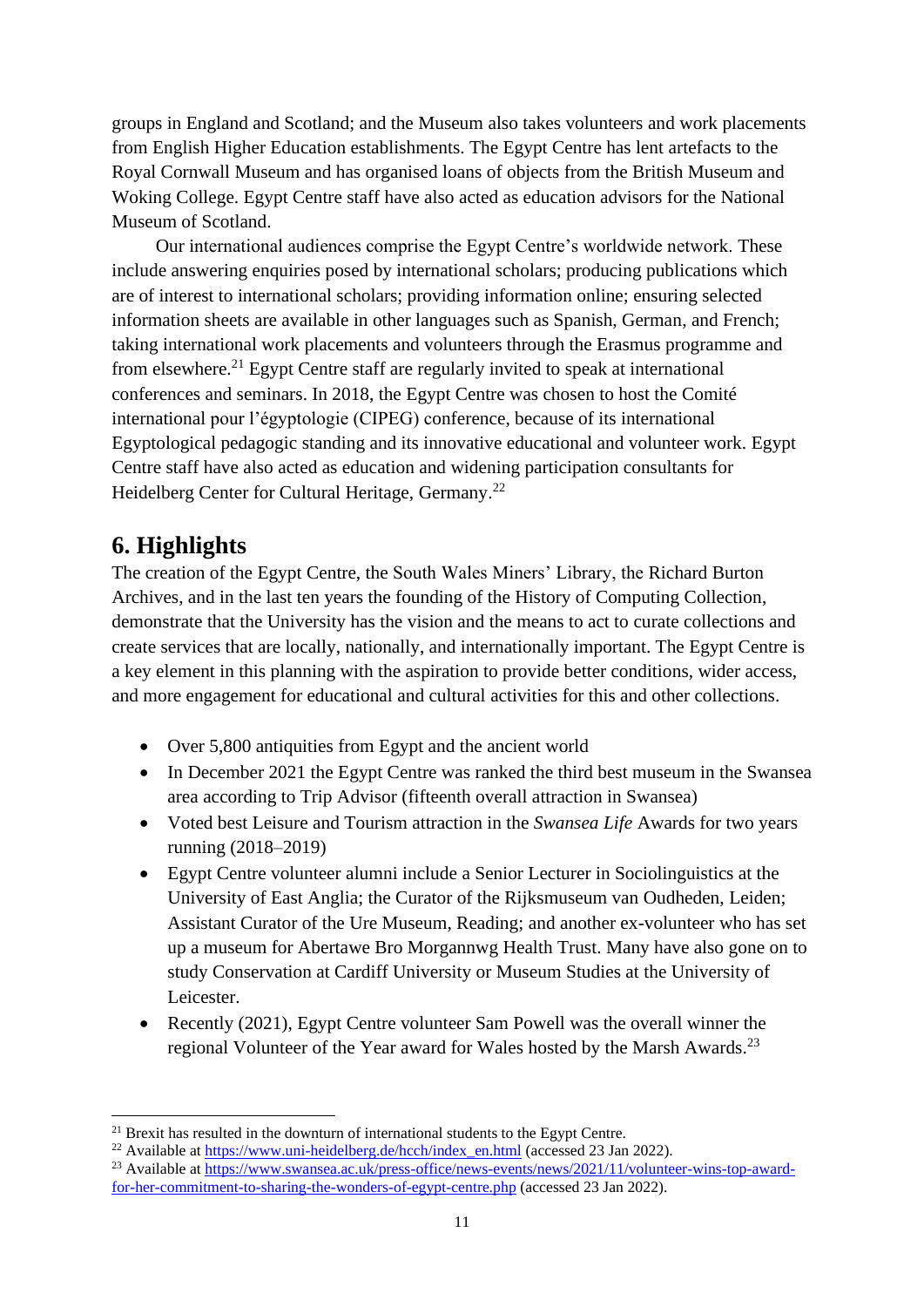- *Baroness Andrews' report on Culture and Poverty in Wales* includes the Egypt Centre as an example of best practice of inclusion and access to all.
- We are the only UK museum to inclusively use child volunteers from all social and economic backgrounds and on a continuing basis
- Internationally, we have a reputation for innovative educational work and use of volunteers (we are frequently asked for advice from as far away as Egypt), which is why we were asked to host the 2018 CIPEG conference
- We take student placements from around the world
- Staff present at conferences, seminars, and workshops in the UK and internationally
- The Foulkes-Jones collection was given to the Egypt Centre as it was suggested by the British Museum that the Egypt Centre would be best placed to make use of the collection
- The Egypt Centre has taken a lead in the specialist subject network for curators of Egypt and the Sudan (ACCES) and a member of staff has chaired the group, applied for and received a grant from Arts Council England, which was used in employing a Swansea University student in a project that benefited researchers internationally. The Museum also organised a seminar for the group on innovative educational work in Egyptology museums. The Egypt Centre continues to work with the group as a core member.
- The Museum has organised several Egyptological conferences with international speakers
- The Egypt Centre was the first museum in Britain to ensure that its whole collection was put onto Culture Grid (a national database of museum collections) using MODES Complete (software designed for museum collections). This enables scholars and the general public to know more about the collection. The Museum collection is also on the European museums database (Europeana), the first Welsh museum to do so, and one of the first in the UK. The Museum continues its leading role in collection digitisation and will be putting the collection online in a more usable format in the next two years.
- Egypt Centre child volunteers were the first in Swansea to achieve a gold award at Children's University and Youth University
- The Egypt Centre has a strong publishing record
- The Egypt Centre has an agreement with University of Wales Press to produce publications on its collection, which will be for the benefit of those with little knowledge of Egyptology as well as specialists. The first publication in 2018 was *Daemons and Spirits of the Dead*
- The Egypt Centre has lent artefacts to other institutions in the UK and internationally
- In 2018, the Museum's volunteer programme received the Queen's Award for voluntary service, the equivalent of an MBE, one of many awards won (Appendix B)
- The Egypt Centre has won several awards for its educational activities, particularly for out of school hours activities (Education Extra and Learning Outside the Classroom)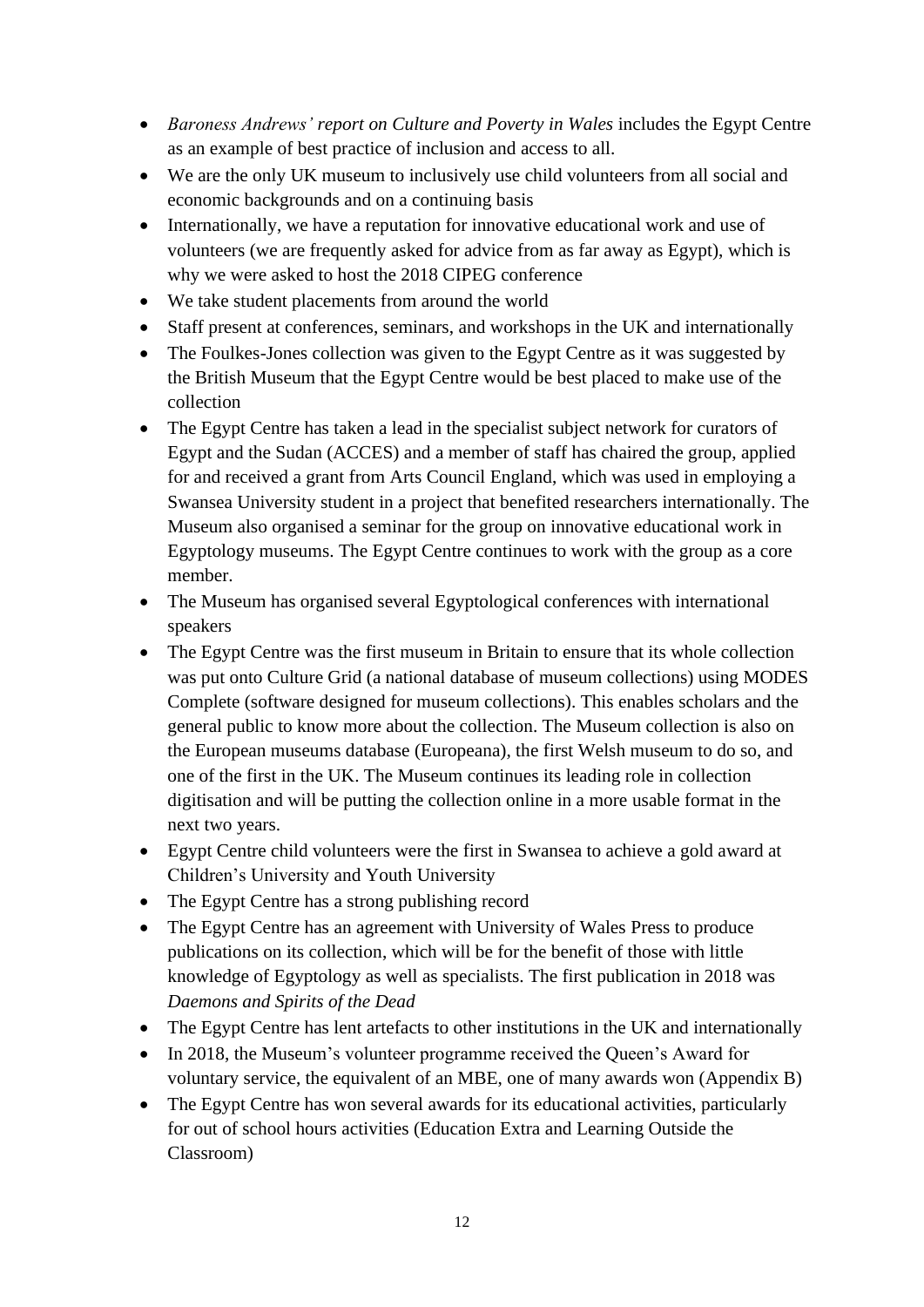- The Egypt Centre was involved in the development of Egyptological modules, which later led to the teaching of Egyptology as an undergraduate degree in Swansea. We also teach a postgraduate module on Museology.
- The educational service to schools has been developed, allowing the Museum to support classes of school children for full-day workshops. Due to increased demand in the Foundation Phase, activities have also been greatly developed. Currently the museum is working on the new curriculum for Wales, which will be launched in 2022.
- As a response to the museum being closed during Covid-19 a successful on-line virtual classroom workshop was developed, which is very successful and continues as a blended approach to the schools offer.

The following appendices contain elements of the documentation supplied for Museum Accreditation. This provides more details of activities in the last planning period, an update on new activities already completed or underway, and the objectives for the coming period. Certain items will, therefore, be duplicated from the text above.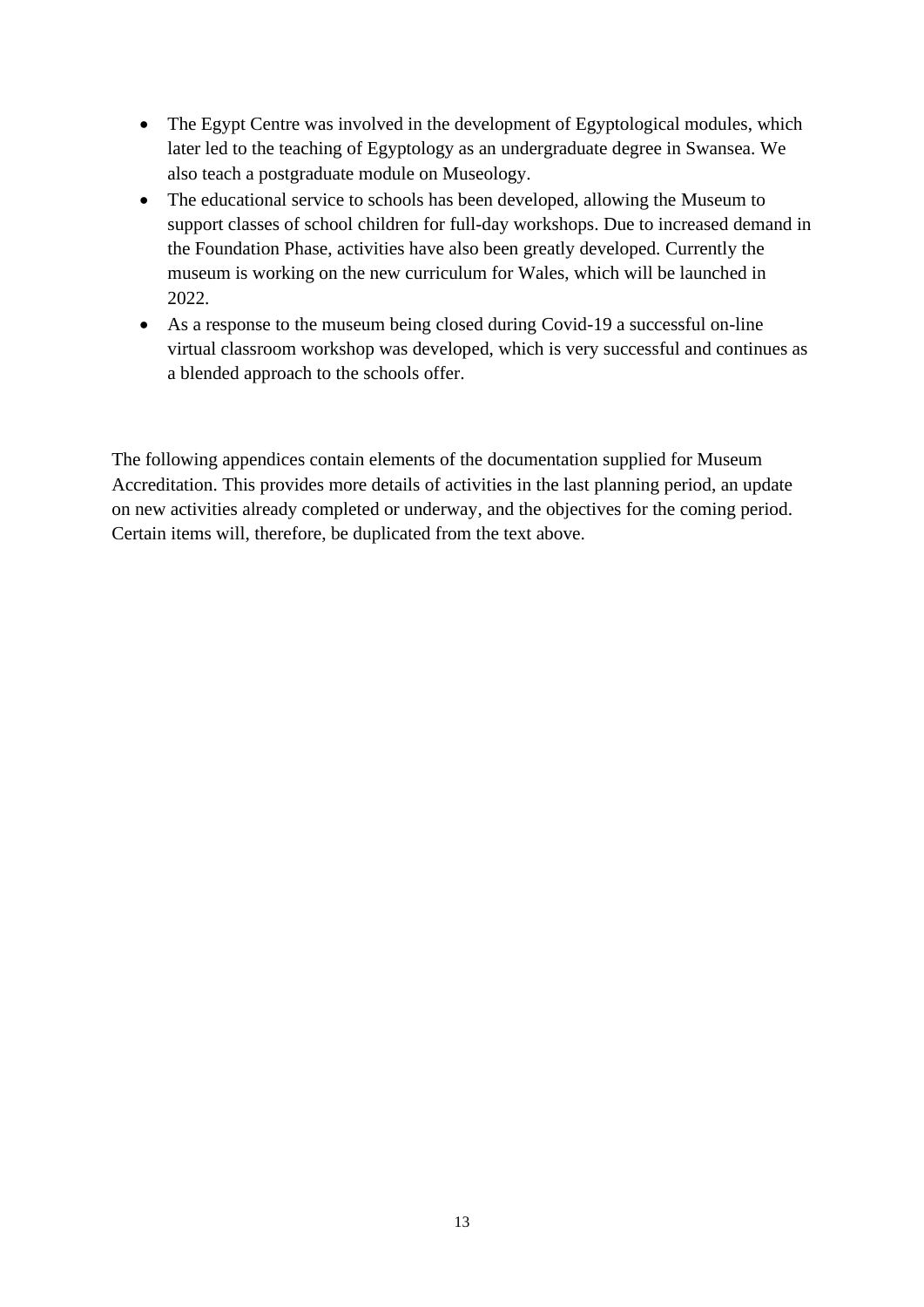# **Appendix A: Review of Previous Objectives**

# **Action Plan 2016–2017**

| Objective                       | <b>Date</b> | <b>Resources needed</b>              | Core aim                | <b>Progress</b>               |
|---------------------------------|-------------|--------------------------------------|-------------------------|-------------------------------|
| Daemon publication              | 2016        | Time for the Curator to write        | Education and widening  | Completed                     |
| complete (focusing on           | (published) | this                                 | participation           |                               |
| <b>Egypt Centre collection)</b> | 2018)       |                                      |                         |                               |
| <b>Emergency Plan redone</b>    | End 2016    | Input of Estates Department,         | Education, preventative | Completed                     |
|                                 |             | curatorial time                      | conservation, and       |                               |
|                                 |             |                                      | widening participation  |                               |
| Security advice sought for      | End 2016    | Input of Estates Department,         | Education, preventative | Completed                     |
| report as required by           |             | curatorial time                      | conservation, and       |                               |
| accreditation                   |             |                                      | widening participation  |                               |
| Review schools activities       | End 2016    | c. £300 per year plus training       | Education and widening  | Completed but will need to be |
| using teacher feedback and      |             | room space needed to review          | participation           | ongoing                       |
| monitor volunteer delivery      |             | and retrain volunteers               |                         |                               |
| in line with the National       |             |                                      |                         |                               |
| <b>Curriculum for Wales</b>     |             |                                      |                         |                               |
| Look into the development       | Ongoing     | c. £300 to maintain equipment        | Education and widening  | Ongoing                       |
| of new hands-on activities      |             | for existing and new activities.     | participation           |                               |
| in the galleries, if the        |             | Time needed by Assistant             |                         |                               |
| review and training point       |             | <b>Curator and Education Officer</b> |                         |                               |
| above identifies the need       |             |                                      |                         |                               |
| Develop income                  | Ongoing     | Cost would depend on type of         | Education and widening  | Ongoing                       |
| generating activities for       |             | activities. Staff time by            | participation           |                               |
| adults and children             |             | <b>Education Officer and</b>         |                         |                               |
|                                 |             | volunteers trained to deliver        |                         |                               |
|                                 |             | some activities                      |                         |                               |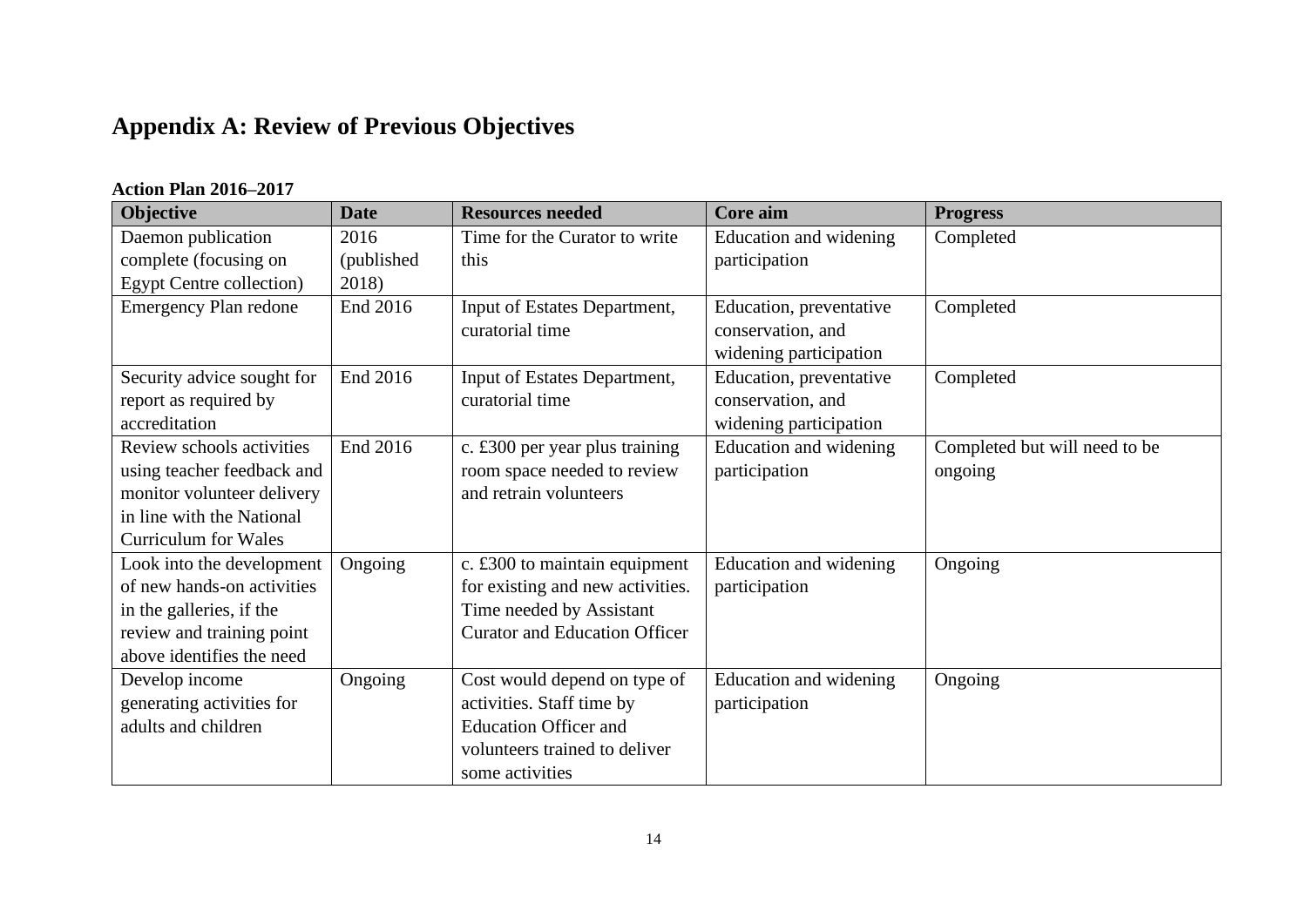| <b>Objective</b>           | <b>Date</b> | <b>Resources needed</b>           | Core aim                    | <b>Progress</b>                        |
|----------------------------|-------------|-----------------------------------|-----------------------------|----------------------------------------|
| Explore the possibility of | September   | Staff time. Help from Estates     | Education, widening         | Not possible due to other University   |
| increased space as the     | 2017        | and senior management             | participation, and          | demands on space                       |
| University is reorganised  |             |                                   | preservation of the         |                                        |
|                            |             |                                   | collection                  |                                        |
| Around ten artefacts per   | Ongoing     | The cost will depend upon the     | Preservation of the         | Seek external funding from the         |
| year to be given remedial  |             | type of artefacts, etc. Estimate  | collection                  | Welsh Federation and other funding     |
| conservation treatment     |             | £300 per item                     |                             | bodies                                 |
| Training scheme for young  | End 2016    | Adult volunteers wishing to       | Education, widening         | This should help both child and adult  |
| volunteers                 |             | train them plus Volunteer         | participation, and          | volunteers                             |
|                            |             | Manager time                      | preservation of the         |                                        |
|                            |             |                                   | collection                  |                                        |
| Improvements to            | 2017        | As this will be opportunistic, it | Education, widening         | We expect to research external         |
| downstairs gallery (the    |             | is difficult to cost. We can      | participation, preservation | grants for this. This might be done in |
| new cases upstairs have    |             | make some improvements at         | of the collection           | stages and thus has been added to      |
| allowed objects to be kept |             | little cost, such as putting      |                             | $2017 - 18$                            |
| safer and more to be seen. |             | shelving in cases                 |                             |                                        |
| We are hoping to do the    |             |                                   |                             |                                        |
| same for downstairs)       |             |                                   |                             |                                        |
| New shop themes and        | 2017        | Shop Manager input (or other      | Education, widening         | Increase gift shop interest and        |
| seasonal campaigns         |             | staff) plus some funding for      | participation               | income                                 |
|                            |             | displays. This will be ongoing,   |                             |                                        |
|                            |             | so see 2017-18                    |                             |                                        |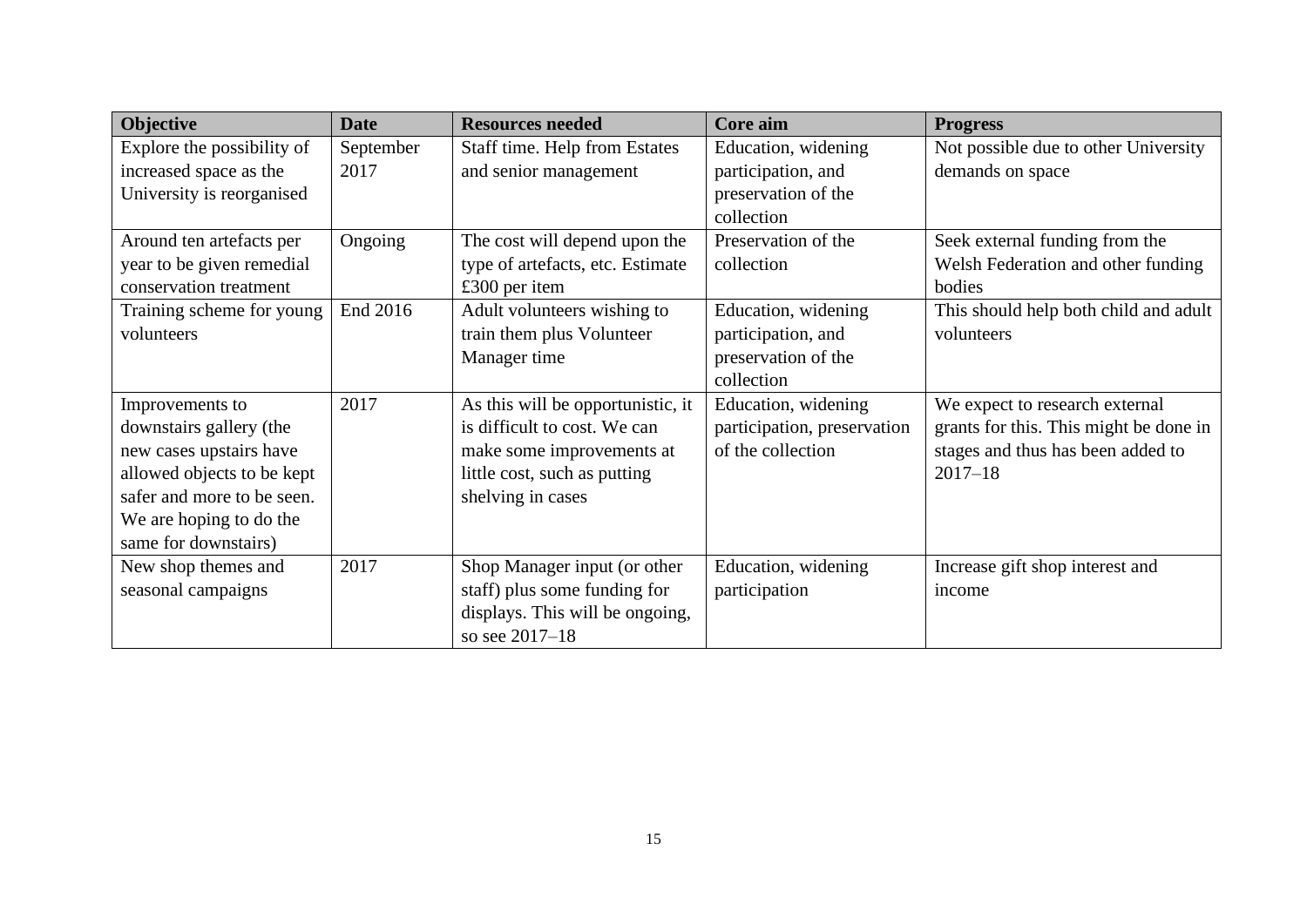**Action Plan 2017–18**

| Objective                    | <b>Date</b> | <b>Resources needed</b>           | Core aim                    | Opportunities/challenges/progress     |
|------------------------------|-------------|-----------------------------------|-----------------------------|---------------------------------------|
| Develop income               | Ongoing     | Cost would depend on type of      | Education and widening      | Develop new audiences/generating      |
| generating activities for    |             | activities. Staff time by         | participation               | income.                               |
| adults and children          |             | <b>Education Officer and</b>      |                             |                                       |
|                              |             | volunteers trained to deliver     |                             | Ongoing                               |
|                              |             | some activities                   |                             |                                       |
| Approach made to             | 2018        | Curatorial time, plus this may    | Education and widening      | Completed                             |
| University of Wales Press    |             | depend upon the success of the    | participation               |                                       |
| with outline for a second    |             | daemon book                       |                             |                                       |
| publication concentrating    |             |                                   |                             |                                       |
| on Egypt Centre objects,     |             |                                   |                             |                                       |
| i.e., proposal to be written |             |                                   |                             |                                       |
| Around ten artefacts per     | Ongoing     | The cost will depend upon the     | Preservation of the         | Seek external funding from the        |
| year to be given remedial    |             | type of artefacts, etc. Estimate  | collection                  | Welsh Federation and other funding    |
| conservation treatment       |             | £300 per item                     |                             | bodies.                               |
|                              |             |                                   |                             |                                       |
|                              |             |                                   |                             | Ongoing                               |
| Training scheme for young    | End 2018    | Adult volunteers wishing to       | Education, widening         | This should help both child and adult |
| volunteers                   |             | train them plus Volunteer         | participation, and          | volunteers.                           |
|                              |             | Manager time                      | preservation of the         |                                       |
|                              |             |                                   | collection                  | Ongoing                               |
| Improvements to              | 2018        | As this will be opportunistic, it | Education, widening         | We expect to research external        |
| downstairs gallery (the      |             | is difficult to cost. We can      | participation, preservation | grants for this.                      |
| new cases upstairs have      |             | make some improvements at         | of the collection           |                                       |
| allowed objects to be kept   |             | little cost, such as putting      |                             | Ongoing                               |
| safer and more to be seen.   |             | shelving in cases                 |                             |                                       |
| We are hoping to do the      |             |                                   |                             |                                       |
| same for downstairs)         |             |                                   |                             |                                       |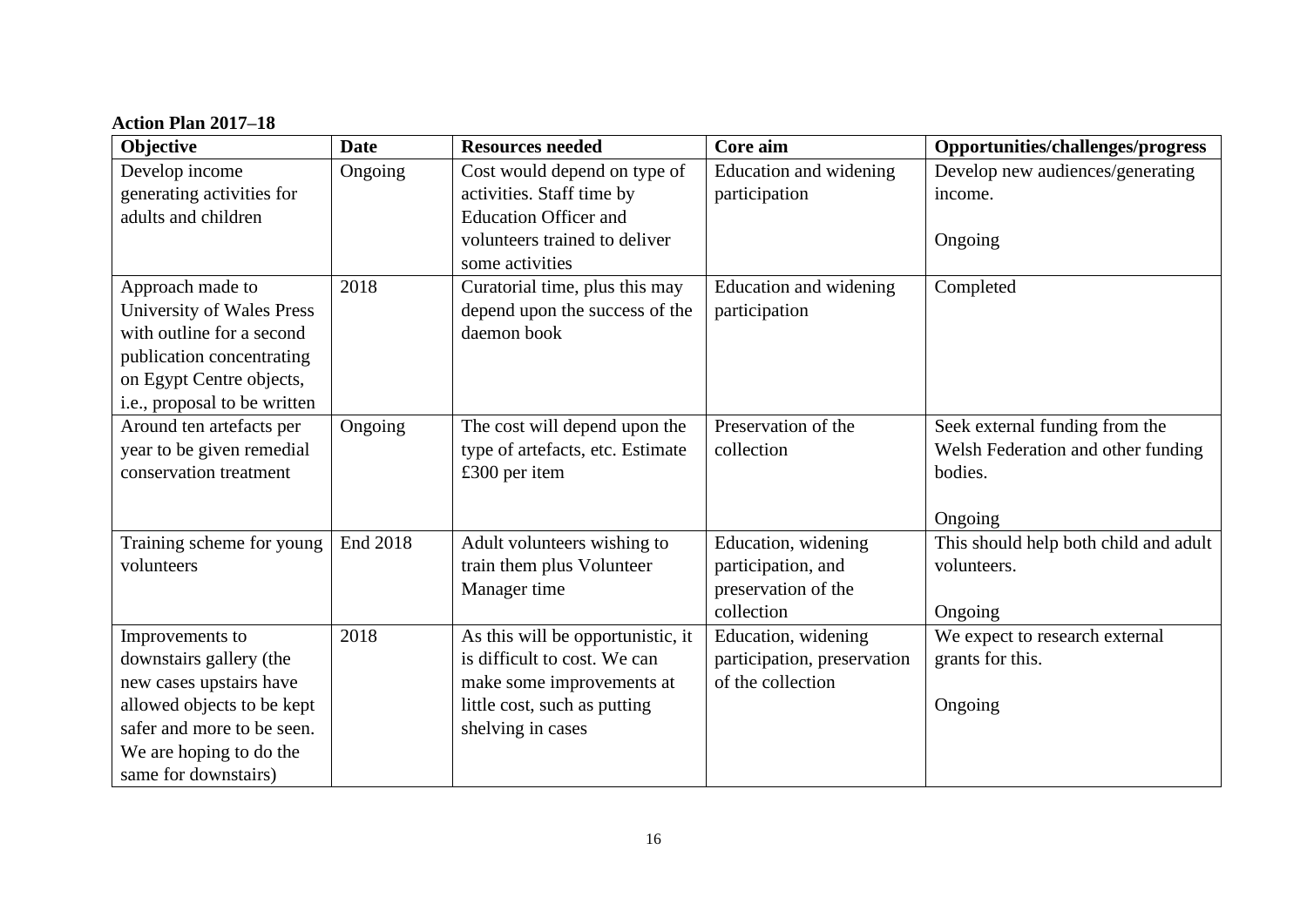| <b>Objective</b>    | <b>Date</b> | Resources needed              | Core aim            | Opportunities/challenges/progress |
|---------------------|-------------|-------------------------------|---------------------|-----------------------------------|
| New shop themes and | 2018        | Shop Manager (or other staff) | Education, widening | Completed                         |
| seasonal campaigns  |             | input plus some funding for   | participation       |                                   |
|                     |             | displays                      |                     |                                   |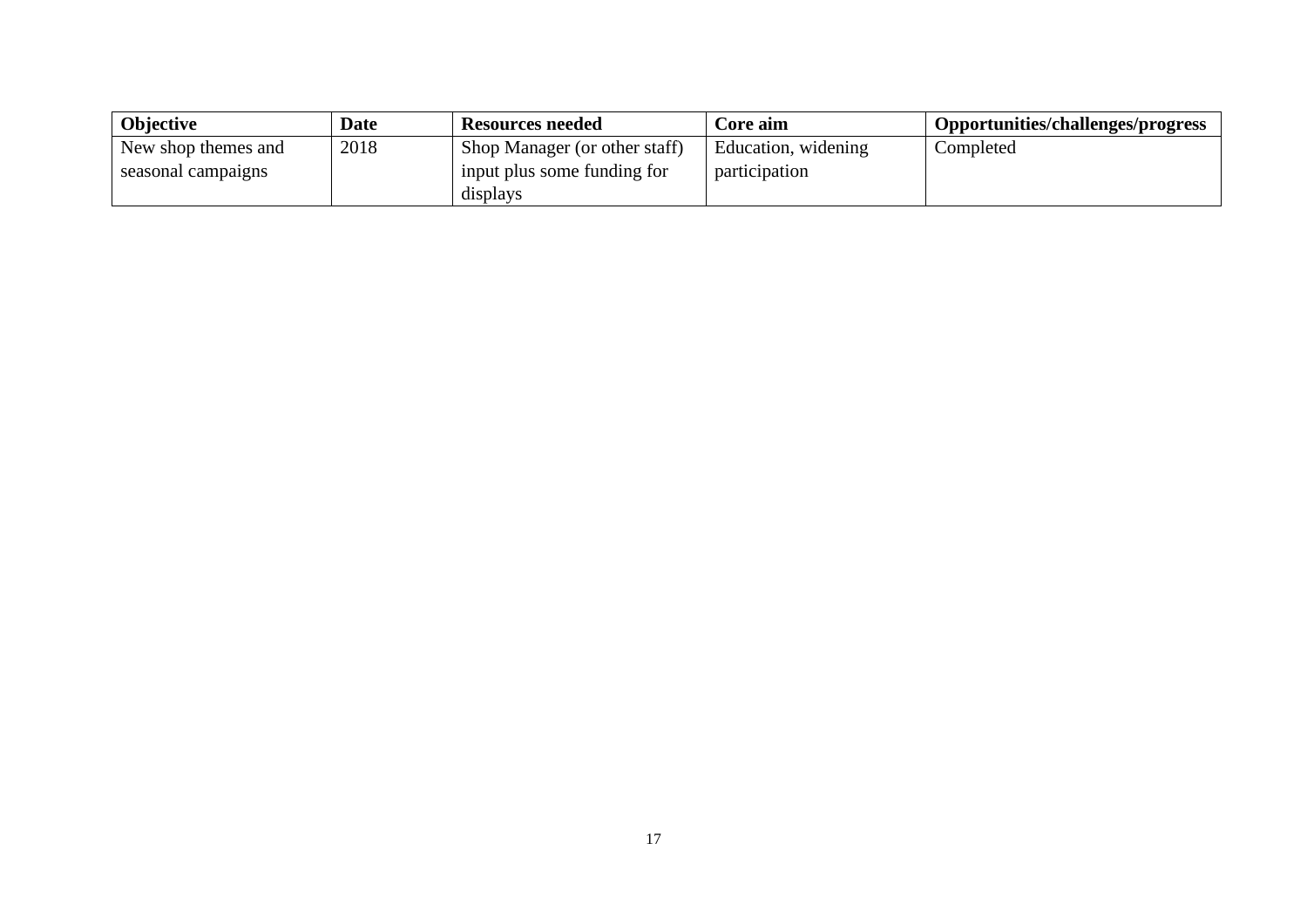# **Appendix B: Changes and Achievements Since 2013**

*Management*: The Museum now reports to Academic Sevices, Special Collections Executive Group, an advisory group established in October 2019 for which the Curator is a core member. This group reports to higher management via the Director of Academic Services.

*Staffing*: The Curator and Assistant Curator were made from full to part-time in 2018, which, together with income generation, allowed for the creation of the Collections Access Manager post. The Education and Events Officer post was developed into two separate posts: a full time Learning ad Engagement post and a part time Events and Development Officer post. We now have a Senior Education Leader to work with school groups due to the heavy demand of school bookings.

*Store*: The Egypt Centre now has a dedicated store with roller-racking shelving, humidity and temperature controls, which is alarmed and secure.

*Database*: The new Egypt Centre online collection catalogue (Abaset) was launched in October 2020.

In 2018, the Egypt Centre volunteer programme was awarded the Queen's Award MBE for Voluntary Service.

In 2019, the Egypt Centre began one of a series of annual conferences based upon the Museum objects.

Egypt Centre staff have given several talks and lectures at local, national, and international levels. These range from delivering a lecture on lithics to CIPEG, to lectures about the Museum to local history groups, and other local societies (core aim: widening participation; learning and education).

#### **Publications**

Publications by Egypt Centre staff since April 2013 (there are additional publications about the Egypt Centre artefacts by external individuals).

#### *Monographs:*

- Graves-Brown, C. A. (2018). *Daemons and Spirits in Ancient Egypt*. University of Wales Press: Cardiff.
- Griffin, K. (2018). *'All the Rhyt-people Adore': The Role of the Rekhyt-people in Egyptian Religion*. GHP Egyptology. London: Golden House Publications.

# *Edited Volume:*

Graves-Brown, C. A. (2015). *Egyptology in the Present: Experiential and Experimental Methods in Archaeology*. Swansea: Classical Press of Wales.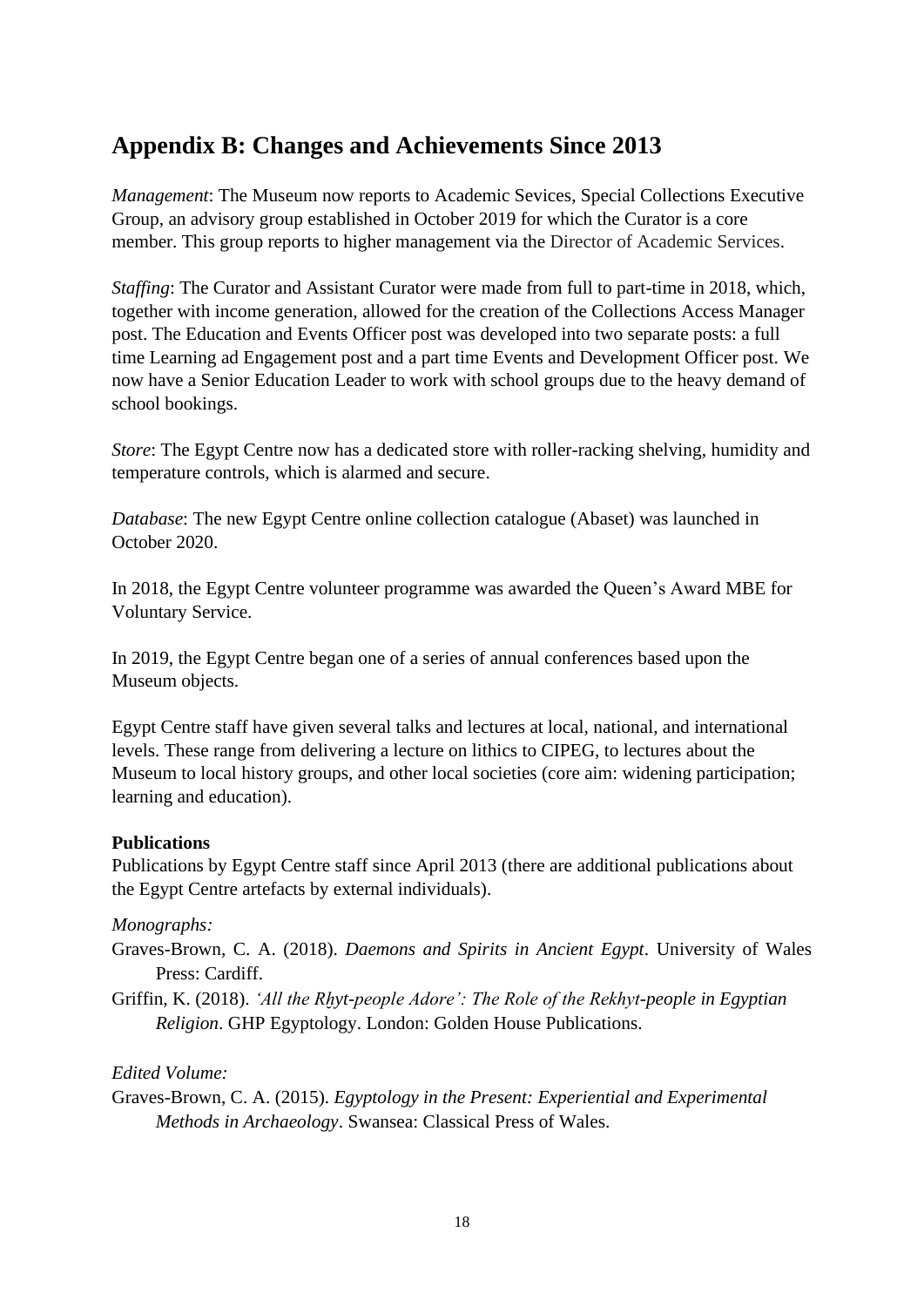*Articles:*

- Griffin, K. (2021). Holding the lapwing: continuity and change in depictions of the king and child deities. In F. Coppens (Ed.), *Continuity, discontinuity and change: perspectives from the New Kingdom to the Roman era*. (pp. 211–254). Charles University: Prague.
	- ———. (2021). Stela of the Mistress of the House Irtieru. In E. Pischikova, K. Blakeney, Abdelrzk Mohamed Ali (Eds.), *South Asasif necropolis: journey through time exhibition catalogue* (pp. 84–87). Ministry of Tourism and Antiquities: Cairo.
- ———. (2021). A stela of the Mistress of the House Irtieru. In E. Pischikova (Ed.), *Tombs of the South Asasif necropolis: art and Archaeology 2015–18* (pp. 231–246). The American University in Cairo Press: Cairo.
- ———. (2021). Treasures of the Egypt Centre: ancient Egypt in Wales. *Ancient History* 32, 12–13.
- ———. (2019). Egypt in Swansea. *Ancient Egypt*, 20 (2), 42–48.
- ———. (2018). A doorjamb of a chief steward of the Divine Adoratrice in Swansea. In A. I. Blöbaum, M. Eaton-Krauss & A. Wüthrich (Eds.), *Pérégrinations avec Erhart Graefe. Festschrift zu seinem 75. Geburtstag* (pp. 203–208). Ägypten und Altes Testament 87. Münster: Zaphon.
- ———. (2018). A preliminary report on the Hours of the Night in the Tomb of Karakhamun (TT 223). In E. Pischikova, J. Budka & K. Griffin (Eds.), *Thebes in the First Millennium BC: Art and Archaeology of the Kushite Period and Beyond* (pp. 59–70). GHP Egyptology 27. London: Golden House Publications.
	- ———. (2018). The ritual of the Hours of the Night on the coffins of Heresenes and Nespaqashuty from Deir el-Bahari. In Z. E. Szafrański (Ed.), *Deir el-Bahari Studies 2*. *Polish Archaeology in the Mediterranean* 27 (2): 183–224.
- ———. (2018). Two relief fragments from Hatshepsut's temple at Deir el-Bahari in the Egypt Centre, Swansea. In Z. E. Szafrański (Ed.), *Deir el-Bahari Studies 2*. *Polish Archaeology in the Mediterranean* 27 (2): 225–235.
	- ———. (2017). The ushabtis of the Divine Adoratrice Qedmerut. In B. Lurson (Ed.), *De la mère du roi à l'épouse du dieu. Première synthèse des résultats des fouilles du temple de Touy et de la tombe de Karomama. Actes du colloque international 'De la mère du roi à l'épouse du dieu', Université Catholique de Louvain, 14 mai 2016*. Connaissance de l'Egypte Ancienne 18. (pp. 145–155). Brussels: Safran.
		- ———. (2017). Toward a better understanding of the ritual of the Hours of the Night (Stundenritual). In E. Pischikova (Ed.), *Tombs of the South Asasif necropolis: New discoveries and research 2012–14* (pp. 97–134). The American University in Cairo Press: Cairo.
- ———. (2015). Links between the rekhyt and doorways in ancient Egypt. In P. I. Kousoulis & N. Lazaridis (Eds.), *Proceedings of the Tenth International Congress of Egyptologists, University of the Aegean, Rhodes, 22–29 May 2008* (pp. 1115–1129). Orientalia lovaniensia analecta 241. Leuven: Peeters.
	- ———. (2014). The Book of the Dead from the second pillared hall of the tomb of Karakhamun: A preliminary survey. In E. Pischikova (Ed.), *Tombs of the South Asasif necropolis: Thebes, Karakhamun (TT 223), and Karabasken (TT 391) in the Twentyfifth Dynasty* (pp. 173–199). Cairo: The American University in Cairo Press.
		- ———. (2014). The Book of the Dead from the western wall of the second pillared hall in the tomb of Karakhamun (TT 223). In E. Pischikova, J. Budka & K. Griffin (Eds.), *Thebes*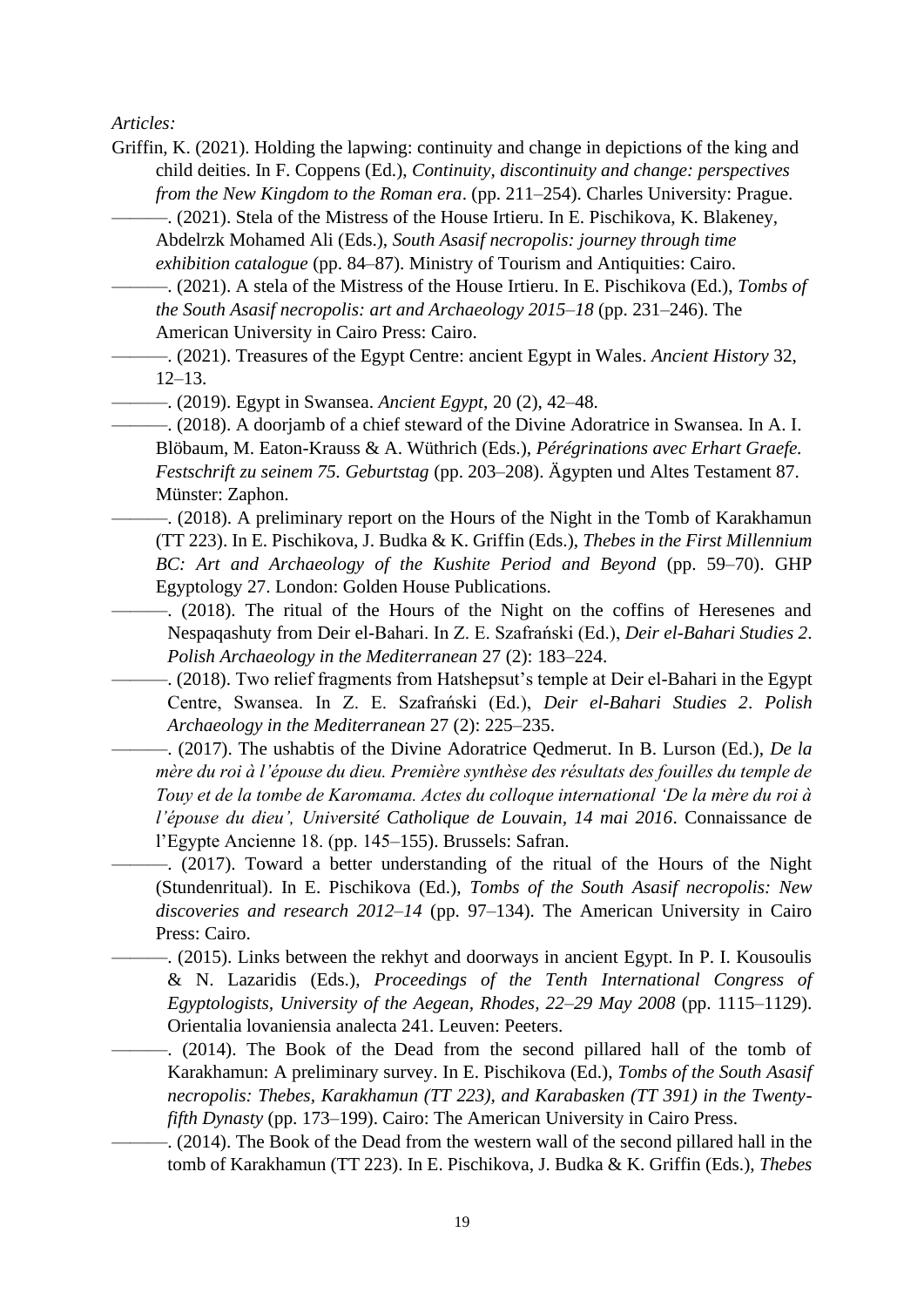*in the First Millennium BC* (pp. 251–268). Newcastle-upon-Tyne: Cambridge Scholars Publishing.

- Goodridge, W. R. & L. S. J. Howells (2015). 'Engaging with the Hard to Reach: From Town to Gown'. In S. S. Jandl & M. S. Gold (Eds.), *Advancing Engagement: A Handbook for Academic Museums, Volume Three* (pp. 310–345). Edinburgh: MuseumsEtc.
- Graves-Brown, C. A. (2015). 'Dagger-like Flint Implements in Bronze Age Egypt'. In C. J. Friedman & B. V. Eriksen (Eds.), *Flint Daggers in Prehistoric Europe* (pp. 19–31). Oxford: Oxbow Books.
- ———. (2015). 'Sexuality: Ancient Egypt'. In P. Whelehan & A. Bolin (Eds.), *The International Encyclopedia of Human Sexuality* (pp. 1115–1154). Chichester: Wiley-Blackwell.

———. (2015). 'Flint and Forts: The Role of Flint in Middle Kingdom–New Kingdom Weaponry'. In T. B. Harrison, E. B. Banning, & S. Klassen (Eds.), *Walls of the Prince. Egyptian Interactions with Southwest Asia in Antiquity: Essays in honour of John S. Holladay*, *Jr*., (pp. 37–59). Culture and History of the Ancient Near East 77. Leiden; Boston: Brill.

- ———. (2014). 'A Gazelle, A Lute Player and Bes: Three Ring Bezels from Amarna'. In A. Dodson, J. J. Johnston, & W Monkhouse. (eds.), *A Good Scribe and an Exceedingly Wise Man: Studies in Honour of W. J. Tait* (pp. 113–126). GHP Egyptology 21. London: Golden House Publications.
- ———. (2013). 'Luster, Flint and Arsenical Copper in Dynastic Egypt'. *Journal of Lithic Technology* 38 (3), 150–160.

# **Egypt Centre Volunteer Awards**

#### **2009**

Marsh Award for Volunteers for Museum Learning – Regional Winners, Wales (Young Volunteers) **WON**

#### **2010**

WCVA Volunteer Group of the Year **WON**

**2011**

Diana Award (Young Volunteers) **WON**

# **2012**

Diana Award (Young Volunteers) **WON**

**2013** WCVA – Highly Commended

# **2014**

n/a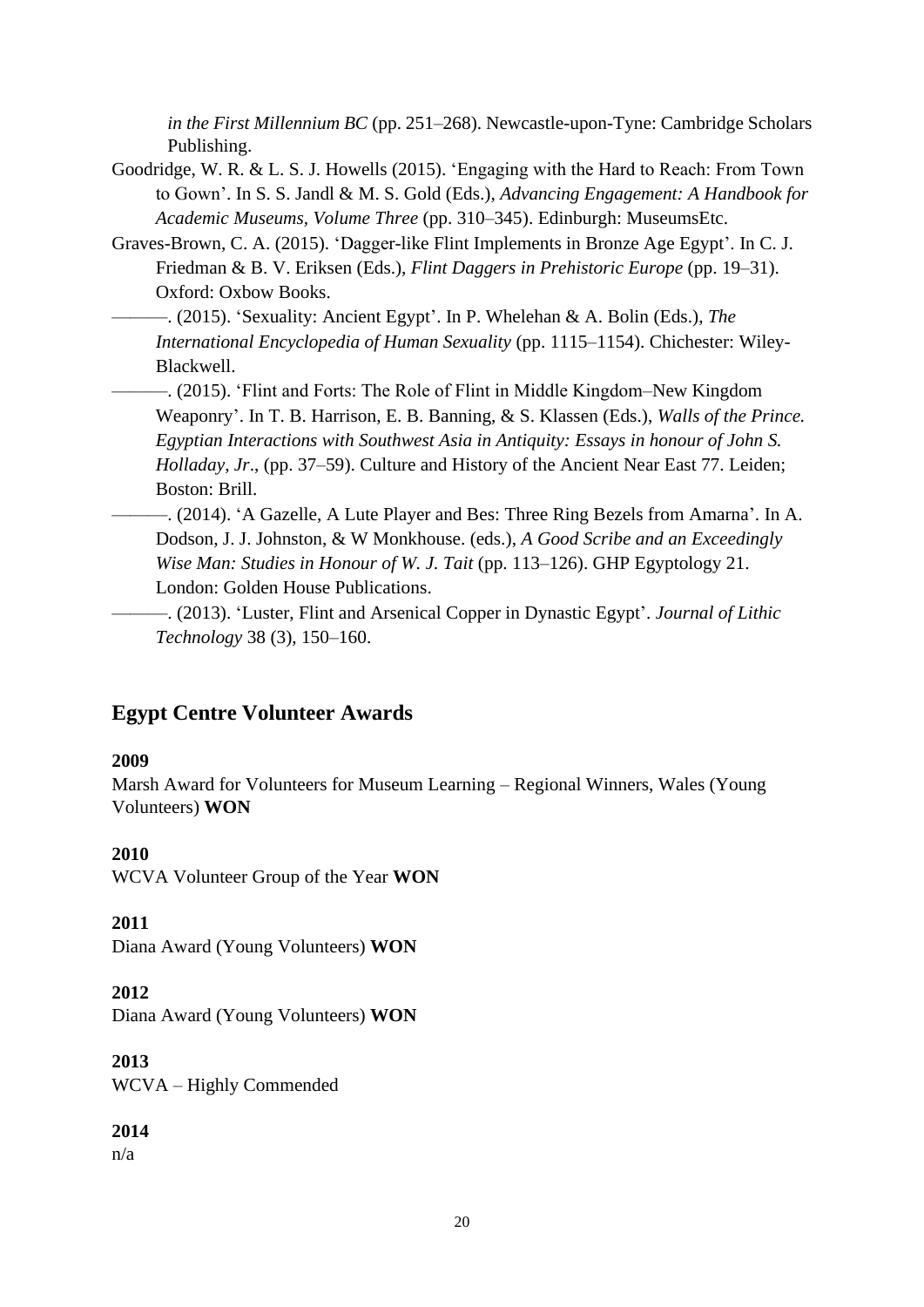# **2015**

Diana Award (Young Volunteers) **WON** Marketing Excellence Awards **WON**

# **2016**

Diana Award (Young Volunteers) **WON** Kids in Museums Family Friendly Award - Shortlisted

# **2017**

Marsh Awards for Volunteers for Museum Learning – Regional Winners, Wales **WON** Diana Award (Young Volunteers) **WON** AIM Heritage in Museums Award – Shortlisted Learning outside the Classroom Awards – Shortlisted

# **2018**

Queens Award for Voluntary Service **WON** Diana Award (Young Volunteers) **WON** WCVA – Highly Commended Swansea Life Awards – **WON** best Leisure and Tourism establishment

# **2019**

Diana Award (Young Volunteers) **WON** Swansea Life Awards – **WON** best Leisure and Tourism establishment

# **2021**

Kids in Museums Family Friendly Award – Shortlisted Welsh Regional Marsh Award for Museum Learning (Sam Powell, Egypt Centre volunteer) – **WON**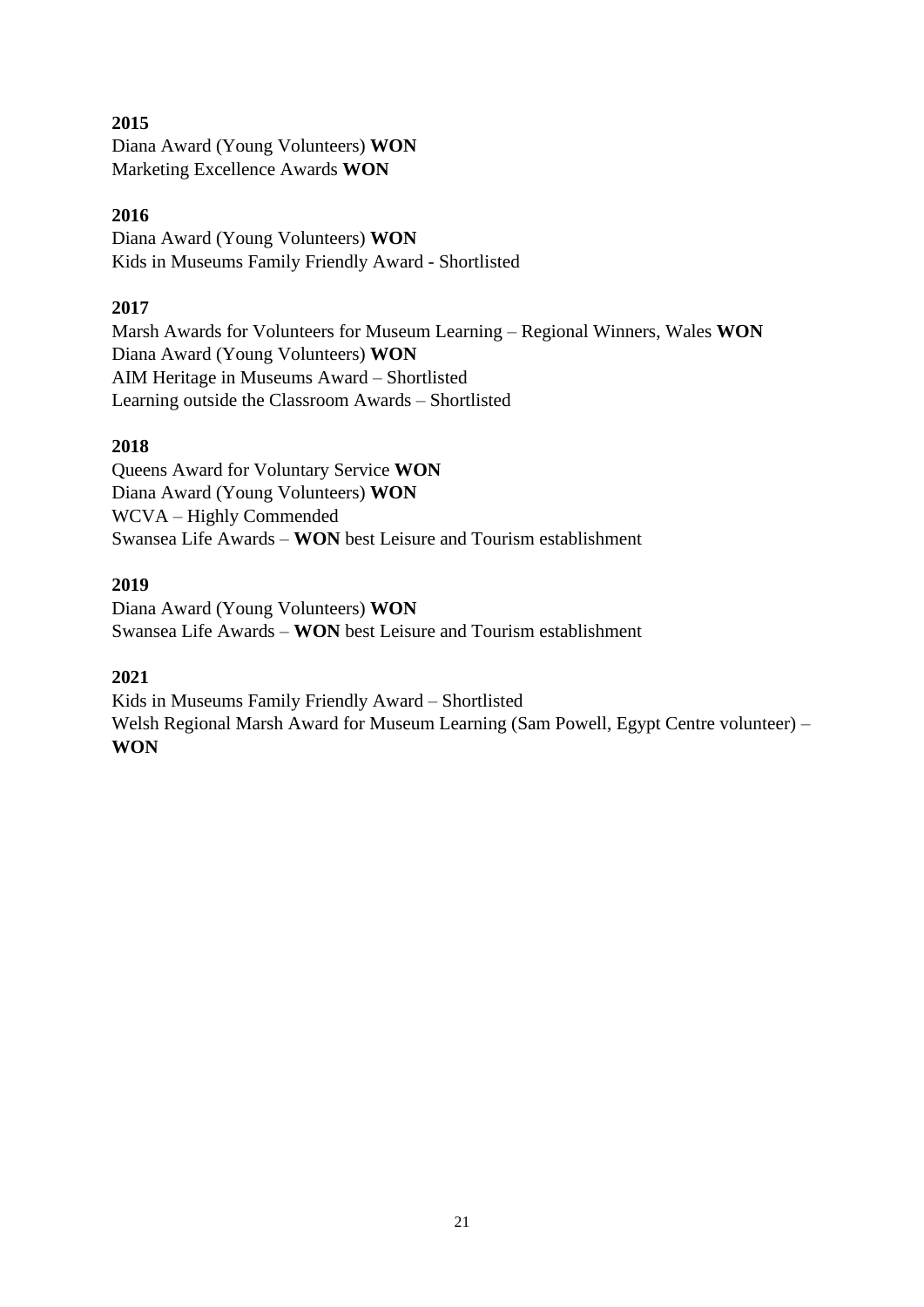# **Appendix C: Future Objectives: Action Plan 2022–27**

| Objective             | <b>Date</b> | <b>Resources Needed</b>           | <b>Core Aim</b> | <b>Opportunities/challenges</b>                         |
|-----------------------|-------------|-----------------------------------|-----------------|---------------------------------------------------------|
| Around ten artefacts  | Ongoing     | The cost will depend upon the     | Preservation of | Funding is sought externally                            |
| per year to be given  |             | type of artefacts, etc. Estimate  | the collection  |                                                         |
| remedial conservation |             | £300 per item                     |                 |                                                         |
| treatment             |             |                                   |                 |                                                         |
| Increase research     | Ongoing     | Staffing, space                   | Learning and    | We have good working relations with individuals across  |
| work with other       |             |                                   | teaching,       | both campuses. We would like to present the research of |
| Departments in the    |             |                                   | widening        | others but lack of temporary exhibition space prevents  |
| University            |             |                                   | participation   | this.                                                   |
| Improvements to       | Ongoing     | Funding from income               | Learning and    | We expect this to take place in 2022.                   |
| upstairs galley (new  |             | generated from online courses     | teaching,       |                                                         |
| case for the maths    |             |                                   | widening        |                                                         |
| and writing)          |             |                                   | participation,  |                                                         |
|                       |             |                                   | and the         |                                                         |
|                       |             |                                   | preservation of |                                                         |
|                       |             |                                   | the collection  |                                                         |
| Improvements to       | Ongoing     | As this will be opportunistic, it | Learning and    | We are actively looking at external funding, including  |
| downstairs gallery    |             | is difficult to cost. We can      | teaching,       | the Esmée Fairbairn Collections Fund, MALD, and         |
| (the new cases        |             | make some improvements at         | widening        | others                                                  |
| upstairs have allowed |             | little cost, such as putting      | participation,  |                                                         |
| objects to be kept    |             | shelving in cases                 | and the         |                                                         |
| safer and more to be  |             |                                   | preservation of |                                                         |
| seen. We are hoping   |             |                                   | the collection  |                                                         |
| to do the same for    |             |                                   |                 |                                                         |
| downstairs)           |             |                                   |                 |                                                         |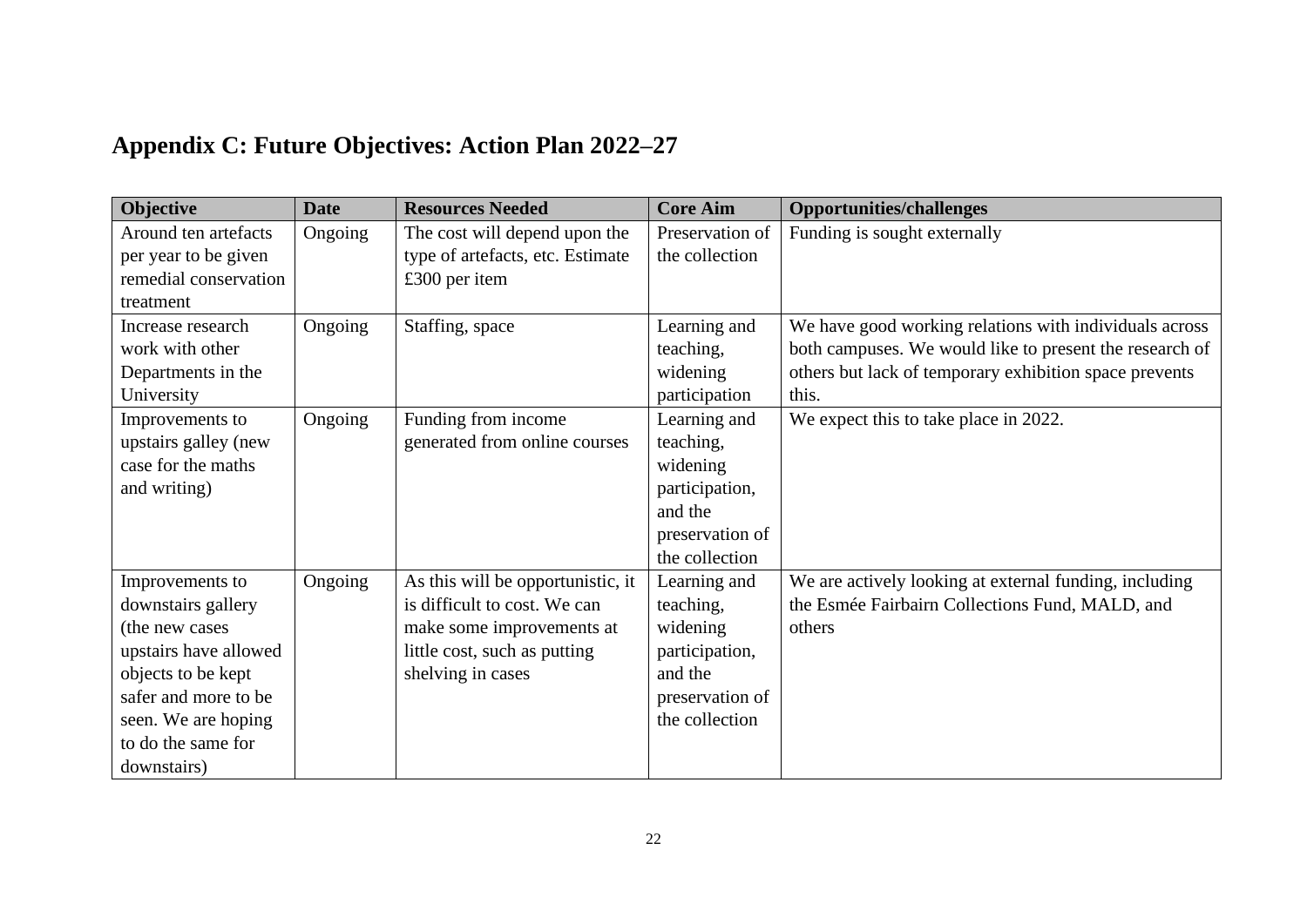| Income generation. In     | Ongoing | Space, time   | Learning and  | We aim to create income generating activities.           |
|---------------------------|---------|---------------|---------------|----------------------------------------------------------|
| order to fund the         |         |               | Teaching      | However, increasing workload put on Egypt Centre         |
| posts of Collections      |         |               |               | staff, particularly development and delivery of academic |
| Access Manager,           |         |               |               | modules, decreases available time on income              |
| <b>Education Officer,</b> |         |               |               | generation.                                              |
| and Senior Education      |         |               |               |                                                          |
| Leader the Egypt          |         |               |               |                                                          |
| Centre aims to            |         |               |               |                                                          |
| generate income           |         |               |               |                                                          |
| through school visits,    |         |               |               |                                                          |
| courses, and special      |         |               |               |                                                          |
| activities                |         |               |               |                                                          |
| Continue to develop       | Ongoing | Time, funding | Learning and  | We will continue to develop our already excellent online |
| our online presence       |         |               | teaching;     | presence with improvements to our website and online     |
|                           |         |               | Widening      | catalogue, blogs, and social media posts. In some cases, |
|                           |         |               | participation | improvements might be reliant on additional funding.     |
| Continue to develop       | Ongoing | Time          | Learning and  | We will continue to develop our already excellent online |
| our online                |         |               | teaching;     | provision due to the demands to our newly found          |
| engagement                |         |               | Widening      | international audience as a result of the COVID-19       |
|                           |         |               | participation | Pandemic.                                                |
| Development of            | Ongoing | Funding       | Learning and  | We are lucky to have the free help of two skilled        |
| website to include        |         |               | teaching;     | volunteers to help make this possible. If we wish to     |
| Arabic provision and      |         |               | Widening      | include Arabic as one of our website languages, we will  |
| more usable               |         |               | participation | need to obtain funding for translation                   |
| searchable database       |         |               |               |                                                          |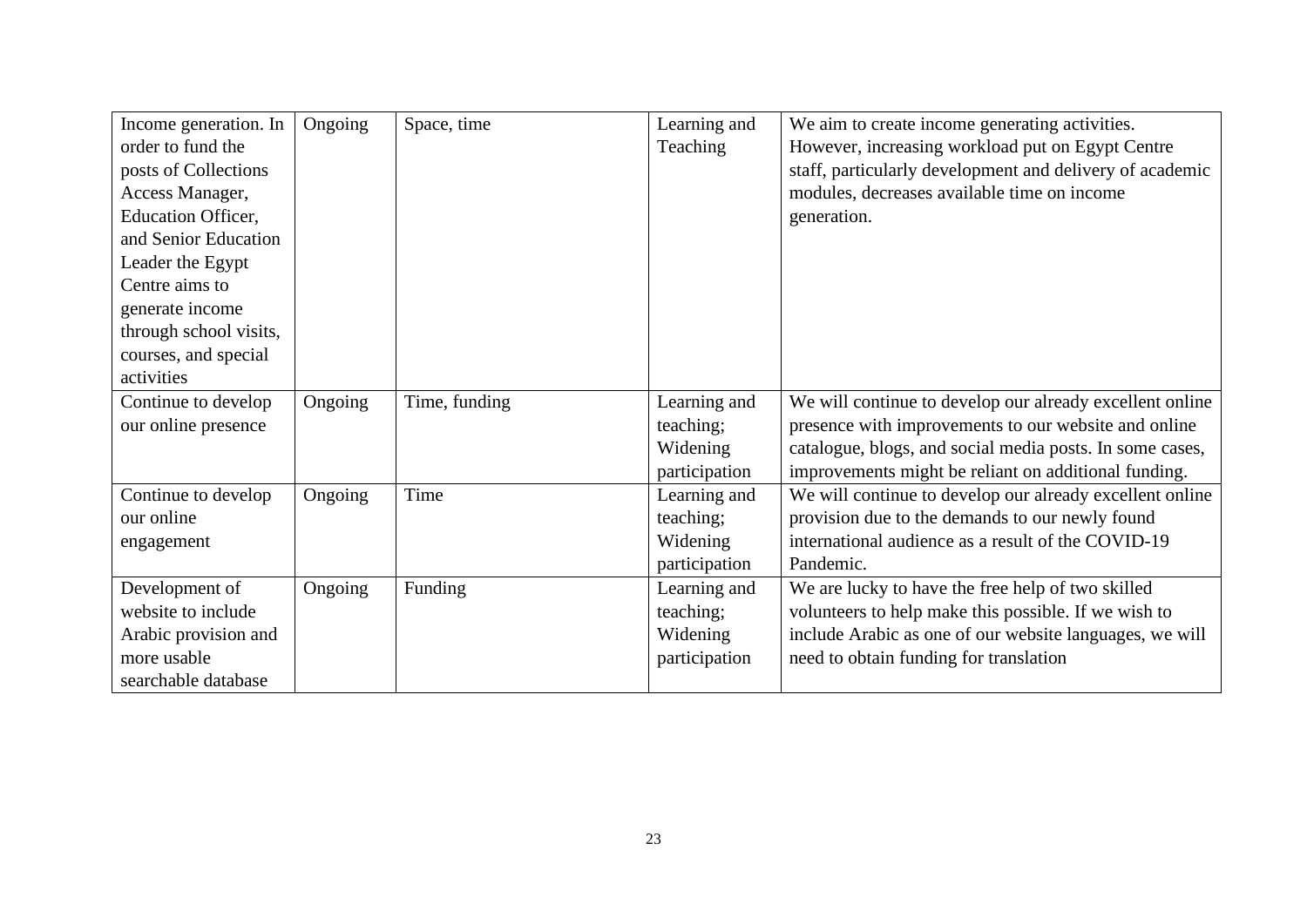| There is a desire to   | Ongoing | Space, funding, and University      | Learning and    | While we will be seeking external funding, if we are to  |
|------------------------|---------|-------------------------------------|-----------------|----------------------------------------------------------|
| use and display the    |         | support                             | teaching;       | share with colleagues this may limit funding sources.    |
| non-Egyptological      |         |                                     | widening        | Research on grant-giving is necessary.                   |
| items. The Egypt       |         |                                     | participation;  |                                                          |
| Centre also strives to |         |                                     | preservation of |                                                          |
| work with other        |         |                                     | the collection  |                                                          |
| groups and would       |         |                                     |                 |                                                          |
| like to build a shared |         |                                     |                 |                                                          |
| temporary exhibitions  |         |                                     |                 |                                                          |
| area.                  |         |                                     |                 |                                                          |
| Fourteen children per  | Ongoing | <b>Staff needed: Education</b>      | Widening        | We have good working relationships with schools and      |
| month attend a two-    |         | Officer's time to organise; one     | participation;  | an excellent reputation for building self-esteem and     |
| day Saturday           |         | leader and three assistants; a      | learning and    | confidence, as well as providing a quality educational   |
| workshop targeting     |         | buffet lunch for the children;      | teaching        | experience                                               |
| disadvantaged groups   |         | transport to and from their         |                 |                                                          |
|                        |         | school; and materials for           |                 |                                                          |
|                        |         | activities                          |                 |                                                          |
| Continue to recruit    | Ongoing | Volunteer Manager time              | Widening        | To build on our excellent reputation for employability   |
| and train volunteers,  |         |                                     | participation;  | skills based learning and opportunity to work with other |
| including new          |         |                                     | learning and    | organisations                                            |
| underrepresented       |         |                                     | teaching;       |                                                          |
| groups                 |         |                                     | preservation of |                                                          |
|                        |         |                                     | the collection  |                                                          |
| Develop the schools    | Ongoing | Staff time. Education Officer,      | Learning and    | Excellent reputation for quality learning experience     |
| programme in line      |         | <b>Assistant Curator, education</b> | teaching;       | outside the classroom                                    |
| with the new Welsh     |         | staff, and volunteers to deliver    | widening        |                                                          |
| Curriculum             |         | activities                          | participation   |                                                          |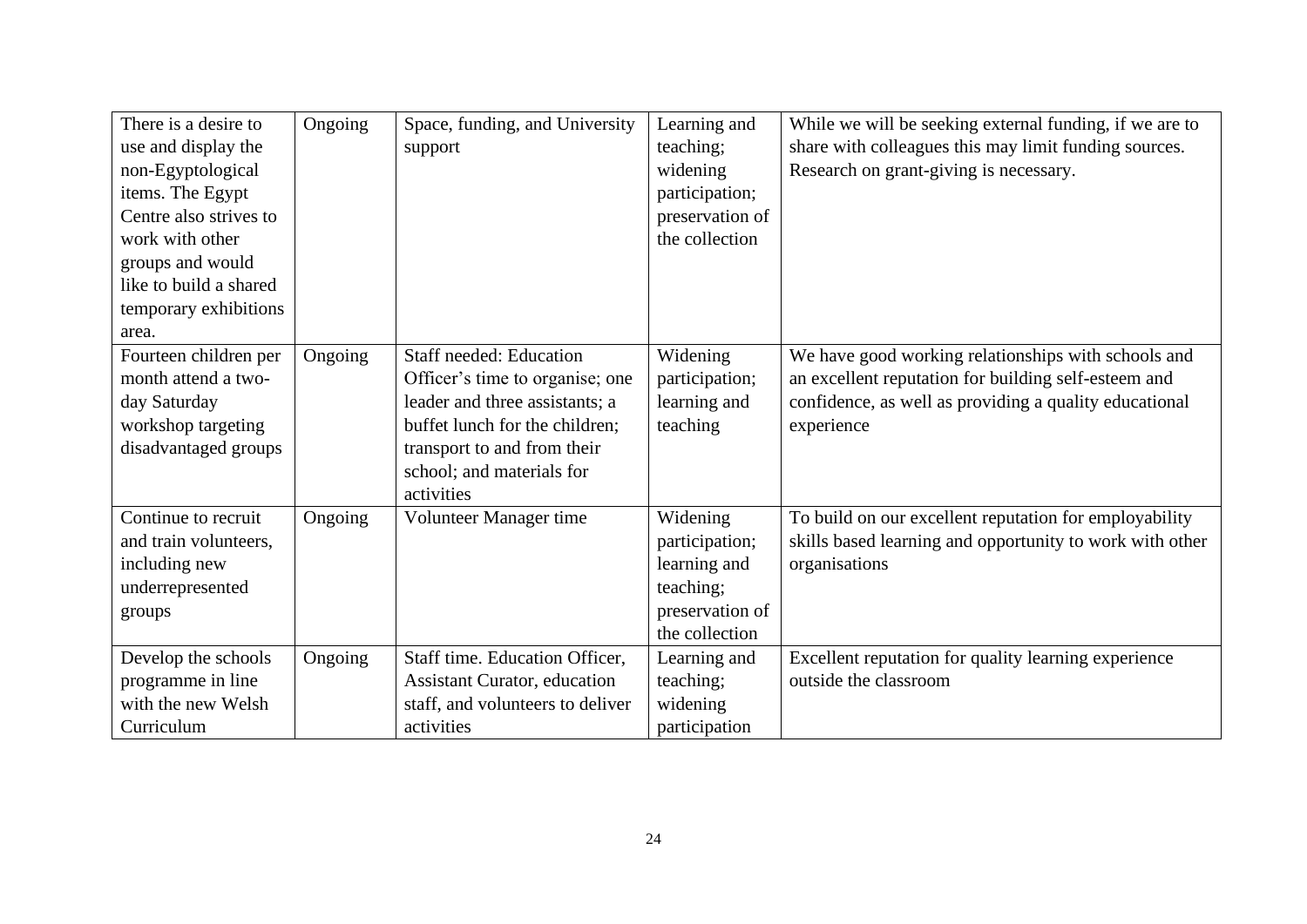| Develop the gift shop     | Ongoing | Staff time. Gift Shop Manager | Learning and  | A more meaningful visit to the gift shop. Linking the |
|---------------------------|---------|-------------------------------|---------------|-------------------------------------------------------|
| as a third gallery        |         | for research and display.     | teaching;     | collection gift shop merchandise                      |
|                           |         | Resources for display         | widening      |                                                       |
|                           |         |                               | participation |                                                       |
| Develop our practices     | Ongoing | Staff time                    | Learning and  | To embed co-curation and co-development with key      |
| using the Museums         |         |                               | teaching;     | audiences and visitors within our practice            |
| <b>Association "Power</b> |         |                               | widening      |                                                       |
| to the People"            |         |                               | participation |                                                       |
| toolkit <sup>24</sup>     |         |                               |               |                                                       |

<sup>&</sup>lt;sup>24</sup> Available at<https://www.museumsassociation.org/campaigns/19112018-power-to-the-people> (accessed 12 Jan 2022).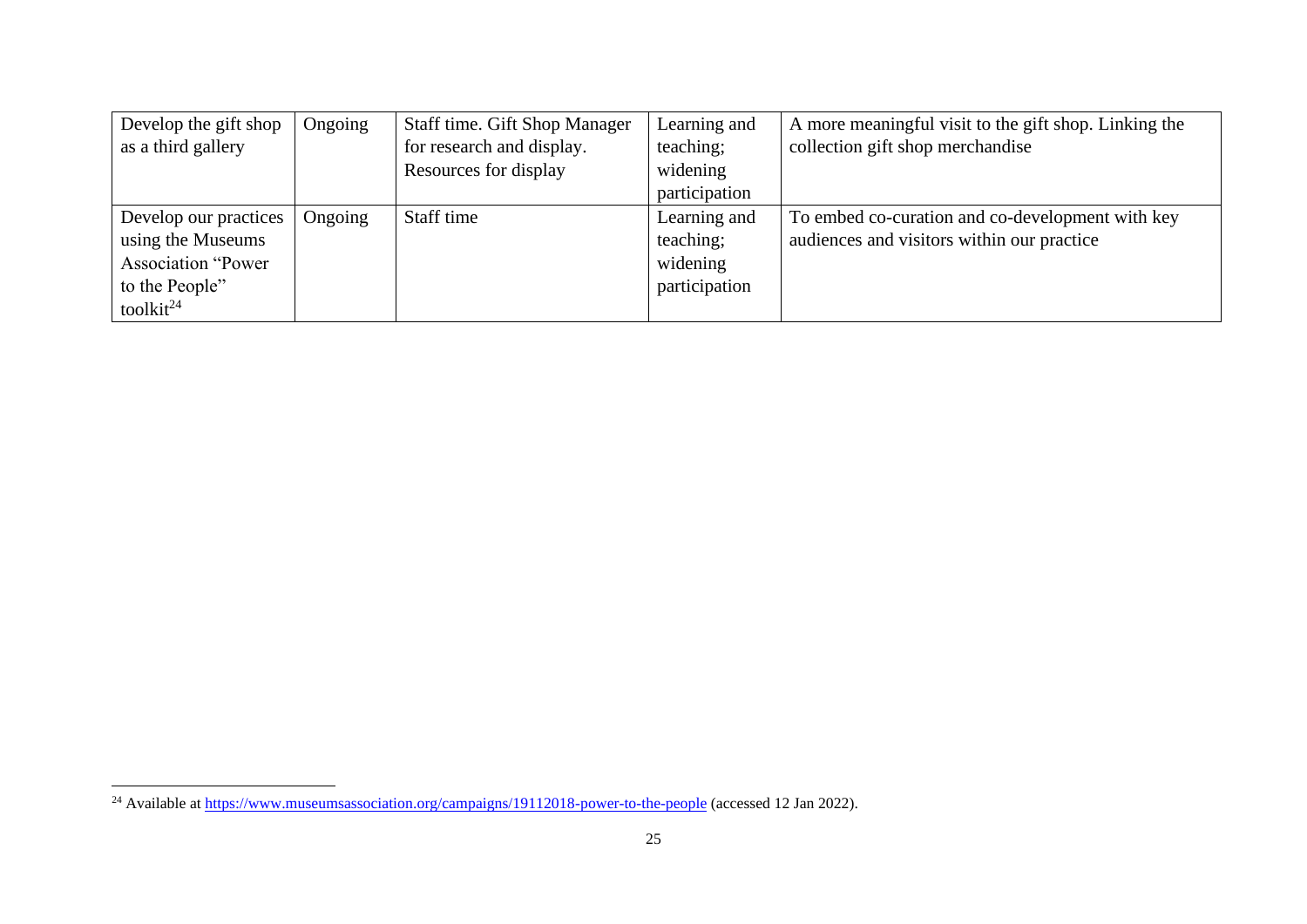# **Appendix D: Context and Environment Analysis**